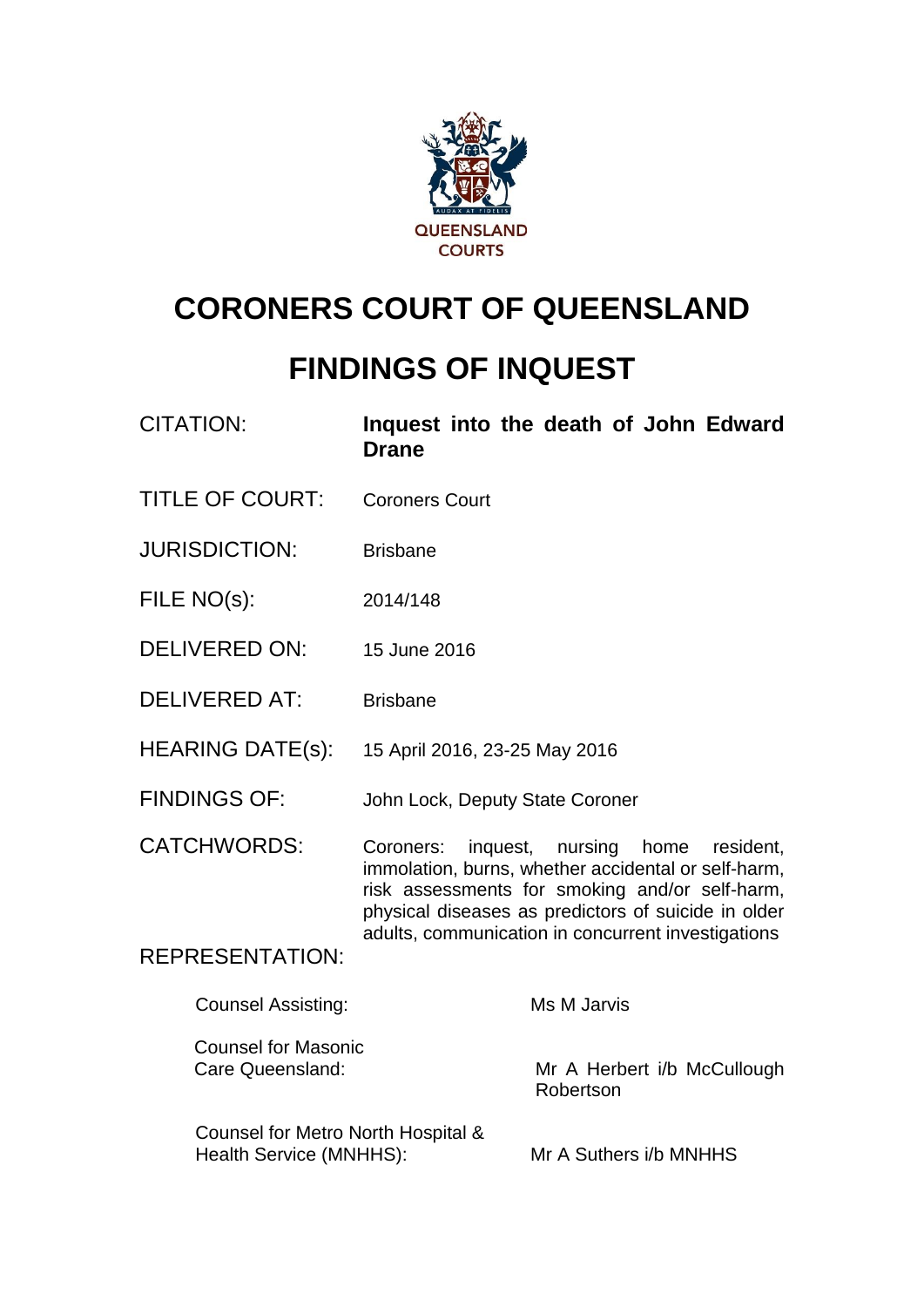| Queensland Fire and Emergency Service investigation  8 |  |
|--------------------------------------------------------|--|
|                                                        |  |
|                                                        |  |
|                                                        |  |
|                                                        |  |
|                                                        |  |
|                                                        |  |
|                                                        |  |
|                                                        |  |
|                                                        |  |
|                                                        |  |
|                                                        |  |
|                                                        |  |
|                                                        |  |

# Contents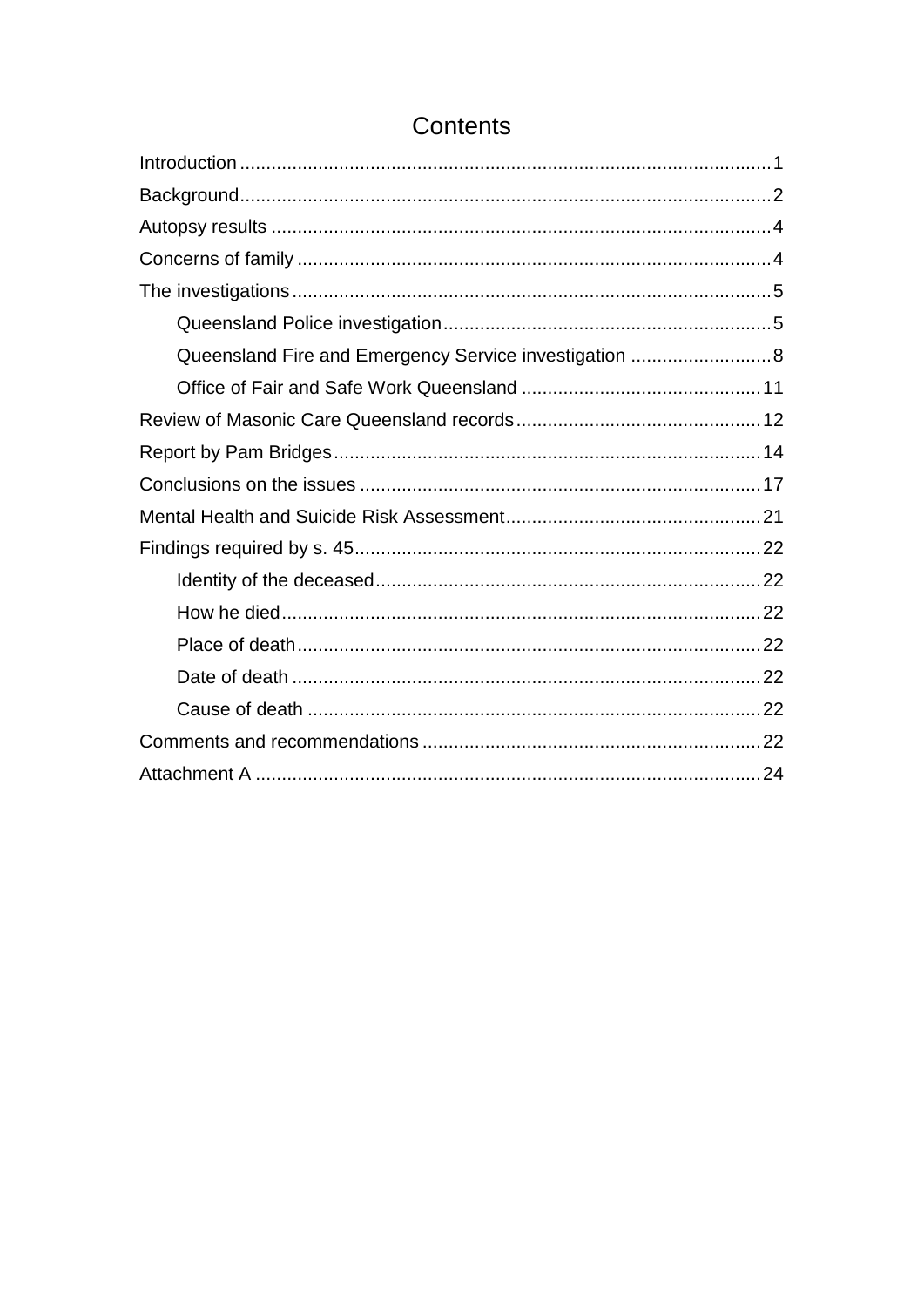### <span id="page-2-0"></span>**Introduction**

- 1. John Edward Drane was aged 75. He was a resident at the Masonic Care Queensland (MCQ) facility at 60 Wakefield Street, Sandgate. He had been diagnosed with bladder cancer in late 2013 and had two surgical procedures. In early January 2014, he started receiving chemotherapy and radiotherapy.
- 2. In the afternoon of 9 January 2014, he had returned from his second set of radiotherapy and first set of chemotherapy. He was wearing a chemotherapy infuser attached to a catheter inserted in his arm. He went to the smoking room set up at MCQ and was seen by cleaning staff to be smoking. Ten to fifteen minutes later he was seen to be sitting in a chair with his clothes from bottom to top on fire. The fire was extinguished by staff, with some difficulty. He was taken by ambulance to the Royal Brisbane Hospital Burns Unit, but died from his burns later that night.
- 3. Investigations commenced as to the cause of the fire involving the Queensland Police Service (QPS) and Queensland Fire and Emergency Service (QFES). Workplace Health and Safety Queensland (WHSQ) also investigated whether MCQ had fulfilled its obligations under workplace health and safety legislation. The conclusion of the QPS report provided to the coroner was that the fire occurred when a cigarette being smoked by Mr Drane dropped into his lap and ignited his clothing.
- 4. Concerns were reasonably raised by Mr Drane's family as to how such an event could occur in such a public environment. Issues were raised concerning whether appropriate risk assessments were conducted by MCQ regarding smoking by residents.
- 5. A decision to hold an inquest was made. At a pre-inquest hearing the following issues were determined:
	- i. The findings required by s. 45 (2) of the *Coroners Act 2003*; namely the identity of the deceased, when, where and how he died and what caused his death.
	- ii. The circumstances leading up to the death.
	- iii. The appropriateness of the care provided to the deceased at the residential care facility; in particular, the identification, assessment and management of risks associated with the deceased's recent medical treatment and smoking behaviours.
	- iv. Whether any additional risk management strategies should be implemented in facilities where elderly persons reside so as to ensure their safety in the event of a fire.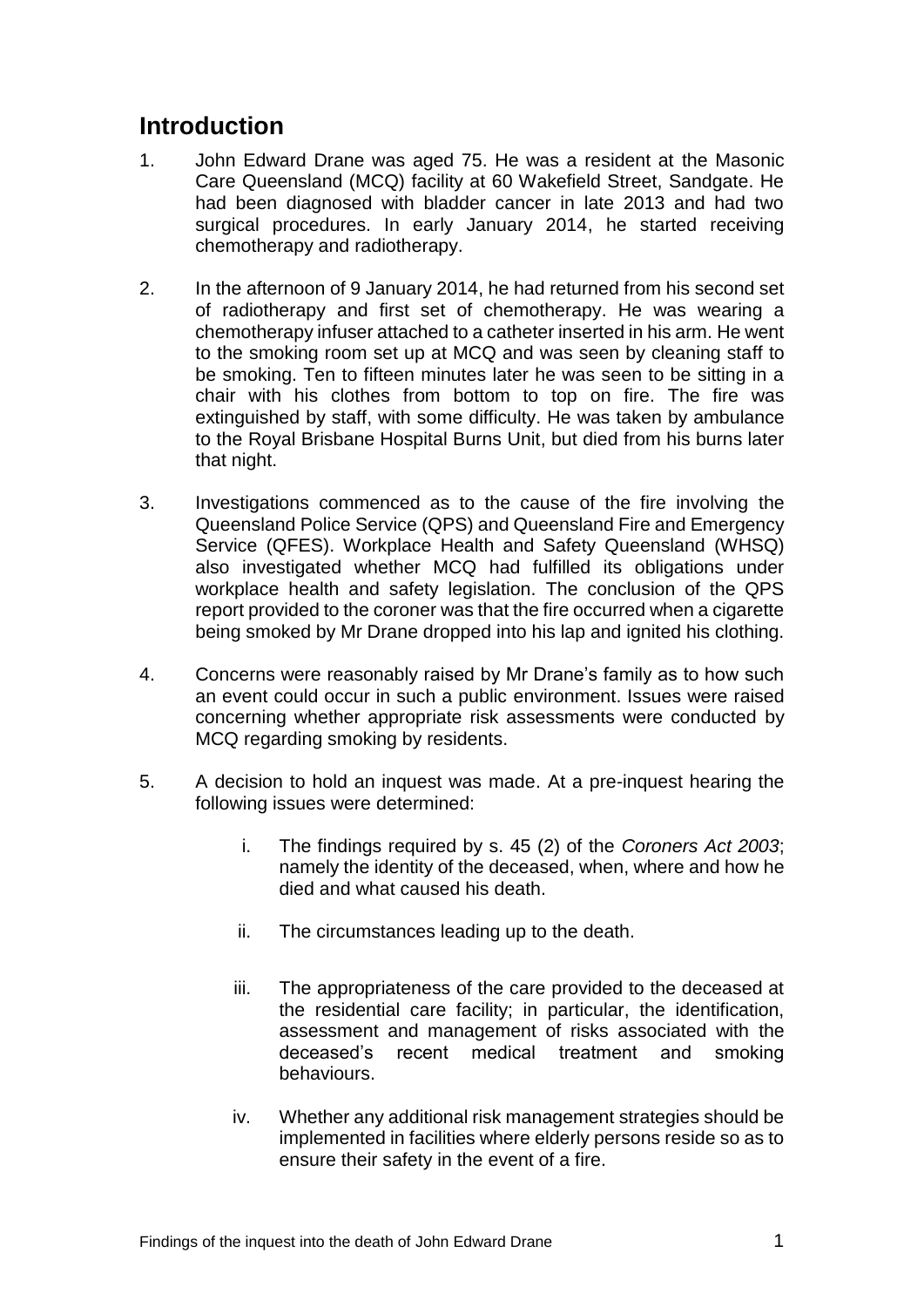- 6. As will become evident, two weeks before the commencement of the inquest, an issue was raised in a report prepared by the QFES investigator as to whether the manner in which Mr Drane became alight was accidental or whether he had been deliberately set on fire, through either a third party or intentionally by himself. That report had not become available to the QPS or the coroner until the QFES investigator was informed an inquest was listed. This raised further issues as to the communication and exchange of information between QPS and QFES given their concurrent investigations.
- 7. The following witnesses were called to give evidence at the inquest:
	- Detective Senior Constable Janelle WALSH
	- Queensland Fire and Emergency Service (QFES) Investigator Greg JONES
	- Sergeant Shane SCARINCI
	- Ms Heather GAMBETTA, Domestic Assistant, employee of residential care facility
	- Ms Isabel HUDSON, Registered Nurse, employee of residential care facility
	- Ms Lynda JOHNSTON, Domestic Assistant, employee of residential care facility
	- Dr Peter BALTHES, General Practitioner
	- Dr Kieron BIGBY, Consultant Medical Oncologist, Redcliffe **Hospital**
	- Dr Michael MULLER, Senior Visiting Medical Officer, Royal Brisbane and Women's Hospital
	- Inspector Deborah DARGAN, Workplace Health and Safety Queensland
	- Ms Carol TIPPER, Manager, employee of residential care facility
	- Ms Sue BEASLEY, Executive Manager, employee of residential care facility
	- Ms Pam BRIDGES, aged care industry consultant

### <span id="page-3-0"></span>**Background**

- 8. John Drane was aged 75 at the time of his death. He had never married and had no children. He remained very close to his brother, Frank and Frank's wife Gay and their children. He had at one time taken on the full time role as a carer for his mother. He was well loved and supported by his family when his health had deteriorated. His family described him as vibrant, engaging and a 'gentleman', a view supported by statements of MCQ staff describing his sociability, independence and helpfulness.
- 9. Mr Drane became a resident at the MCQ in early 2012. The facility provided residential aged care facilities and a retirement village. The site catered for low care, high care, dementia care, respite care, palliative care as well as retirement living. Mr Drane was assessed as requiring low care. He was a long-term cigarette smoker and continued to smoke.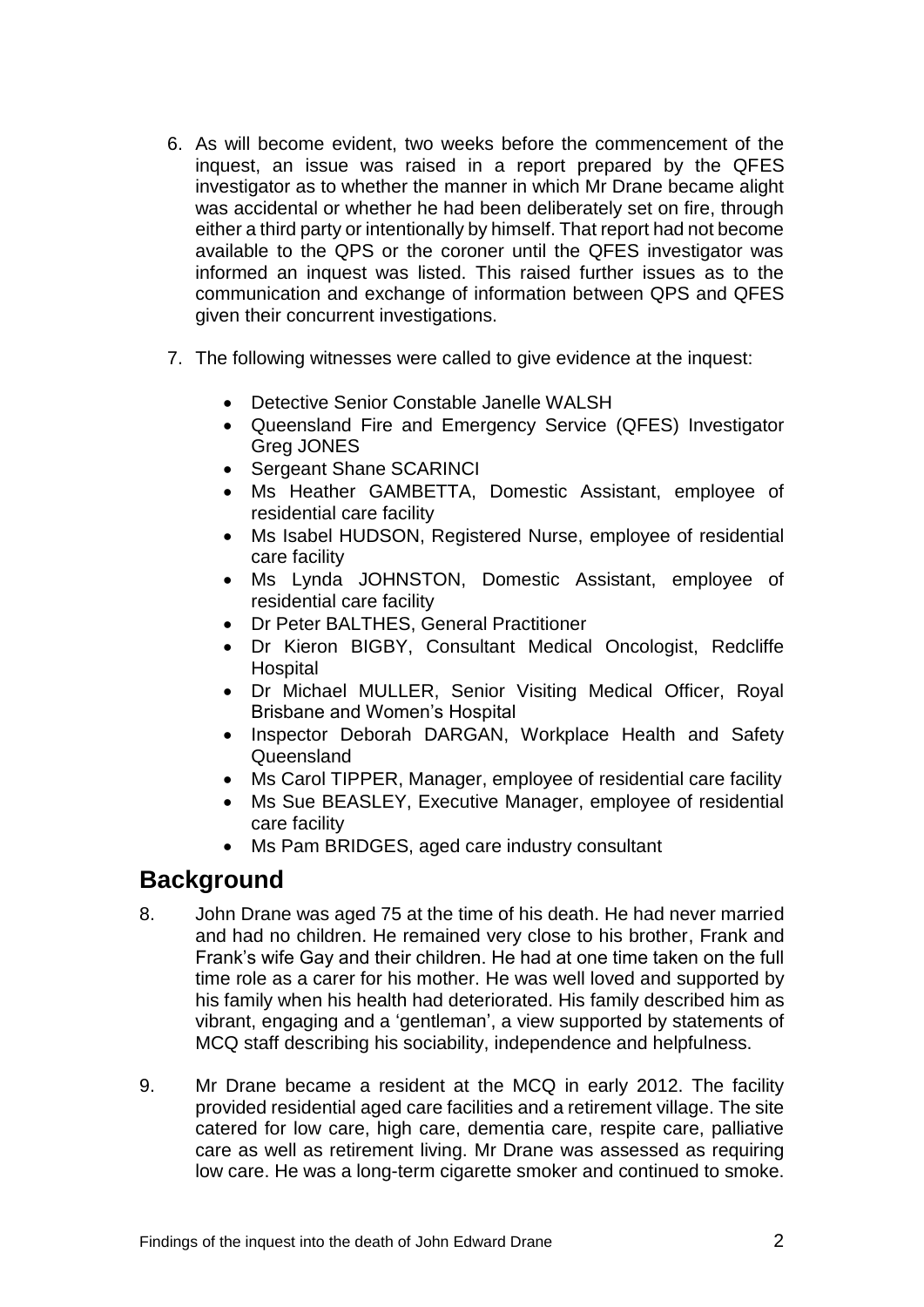As part of his care plans, smoking assessments were conducted by MCQ, which largely permitted him to smoke unsupervised. He had been provided with a smoking apron.

- 10. Mr Drane's recent medical history included cancer of the bladder with the discovery of a tumour during the course of investigation of ongoing symptoms over a few months. This had been diagnosed in August/September 2013 and was initially treated with two (2) transurethral resection procedures. The next stage of treatment involved him receiving a combination of chemotherapy and radiotherapy. His other medical history included smoking induced emphysema, some cognitive impairment, poor mobility, osteoarthritis and right bundlebranch block.
- 11. Dr Bigby, Mr Drane's oncologist, stated he was a frail but independent man with some memory issues. Dr Bigby had some concerns about how Mr Drane would tolerate the treatment but believed the combination of radiotherapy and chemotherapy would add some benefit. Mr Drane was able to and did consent to the treatment. His cancer had not spread to other organs and there was some potential of a cure.
- 12. According to his brother, Mr Drane's well-being had deteriorated in the latter part of 2013, in large part due to incontinence arising from a side effect of the surgical interventions. His regular walks to the Sandgate shops were curtailed. He had lost a lot of weight. Notwithstanding his deteriorating health, there is little evidence that Mr Drane was particularly sad about his predicament. He had expressed some optimism about the future, and had made future plans. He had enjoyed being with family over the Christmas period. He had certainly never mentioned taking his own life to family and there is no reference in his hospital records or MCQ records, which would remotely suggest this as a possibility. There is no suggestion in the records that a diagnosis of clinical depression was ever contemplated.
- 13. On 7 January 2014, Mr Drane had a peripherally inserted central catheter (PICC line) inserted at Redcliffe Hospital to facilitate the chemotherapy infusions. Frank Drane had taken him to Redcliffe Hospital. He said Mr Drane's mood was, under the circumstances relatively up-beat.
- 14. On 8 January 2014, Mr Drane attended by organised patient transfer with the Queensland Ambulance Service (QAS) at Royal Brisbane and Women's Hospital (RBWH) for his first treatment of radiotherapy. He was too late to receive his first set of chemotherapy at Redcliffe Hospital and returned to MCQ.
- 15. On 9 January 2014, Mr Drane received his first set of chemotherapy at Redcliffe Hospital in the morning and then a second set of radiotherapy at RBWH. He returned via an ambulance from RBWH to the MCQ facility at about 13:42 hours. It is apparent that a short time later he went to a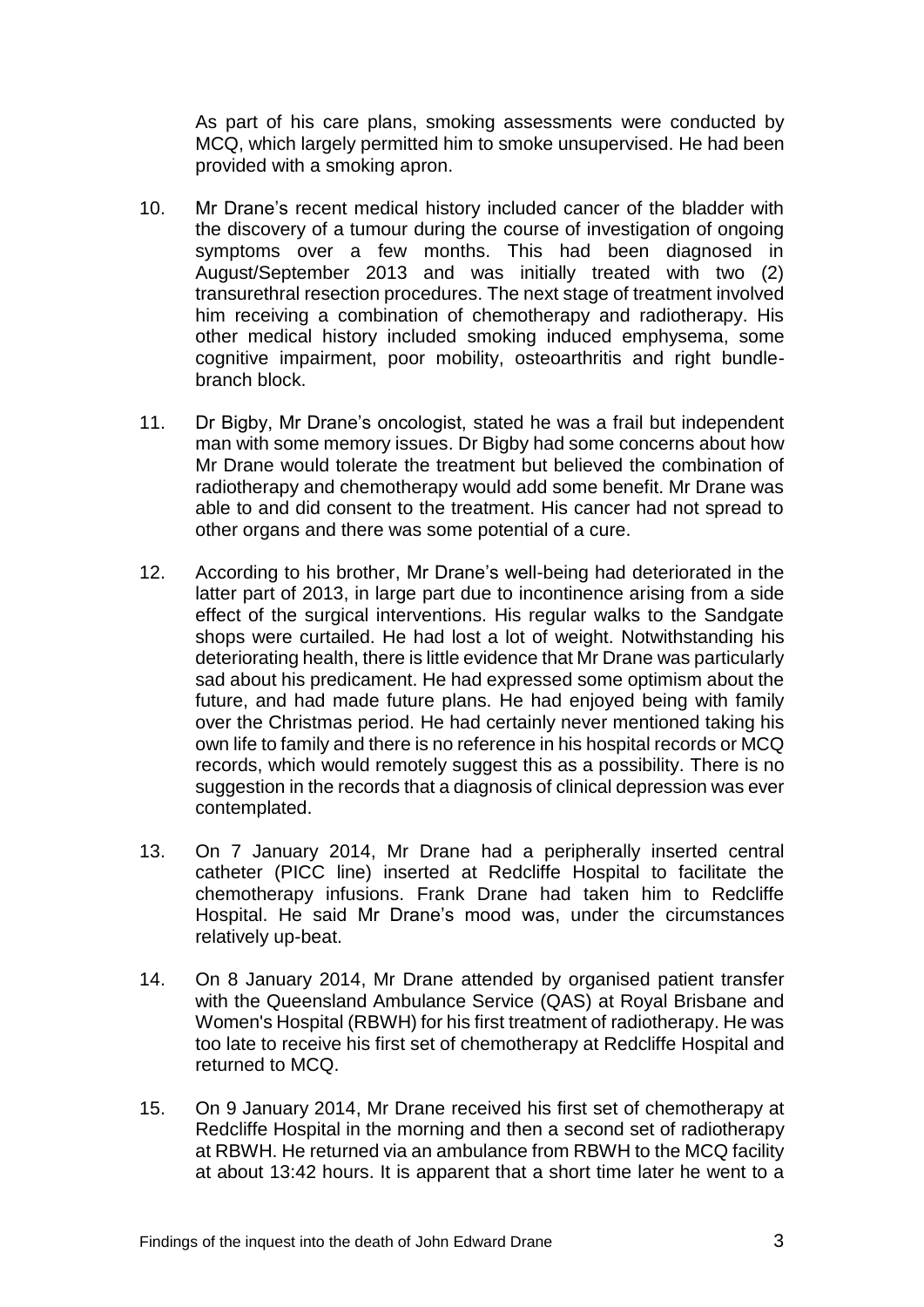smoking room located on level 2. It is evident he was not a regular user of the smoking room, preferring other designated outside areas to smoke. He was observed by domestic cleaning staff, Lynda Johnston to be smoking a cigarette at around 14:10 hours. Mr Drane was not using a smoking apron.

- 16. Mr Drane was again seen by Ms Johnston when she returned to the smoking room between 14:20 and 14:30 hours. At that time his clothes were on fire. It was unclear as to how he had become alight. There was one other resident in the room at the time. The fire was eventually extinguished by staff members. QFES were called and may have played a part in dousing the flames. The fire investigator contacted police. QAS were first contacted at 14:34 hours, perhaps indicating the incident occurred at closer to 14:30 hours. QAS arrived at 14:37.
- 17. Mr Drane was taken by QAS at about 15:00 hours to the Burns Unit at RBWH. On admission he was noted to have received burns to an extensive part of his body (estimated at up to 65%), which were considered non-survivable. This poor prognosis was discussed with Mr Drane, who had remained conscious, and his brother Frank, and palliative care was agreed to and was provided. He died shortly after 22:00 hours.

### <span id="page-5-0"></span>**Autopsy results**

- 18. A partial internal and external only autopsy examination was ordered.
- 19. There was significant pre-existing natural disease with severe narrowing of the arteries of the heart (coronary atherosclerosis) associated with enlargement of the heart, emphysema and cancer of the bladder. There was no evidence of distant spread of the cancer.
- 20. The external examination showed burns involving approximately 45% of his total body surface. There were no burns within the respiratory tract. It was the pathologist's view that the cause of death was due to the significant burns. His other significant conditions including coronary atherosclerosis, emphysema (associated with smoking) and cancer of the bladder would have made him more susceptible to the effects of burns.

### <span id="page-5-1"></span>**Concerns of family**

- 21. Frank Drane, understandably expressed a number of concerns as to how these events could occur to his brother in such a short space of time, with such intensity, in a public room, and without an alarm being raised until it was evidently too late.
- 22. The circumstances certainly suggested that Mr Drane may have fallen asleep whilst smoking, which could explain why the incident occurred without him having called for help or endeavoured to put the fire out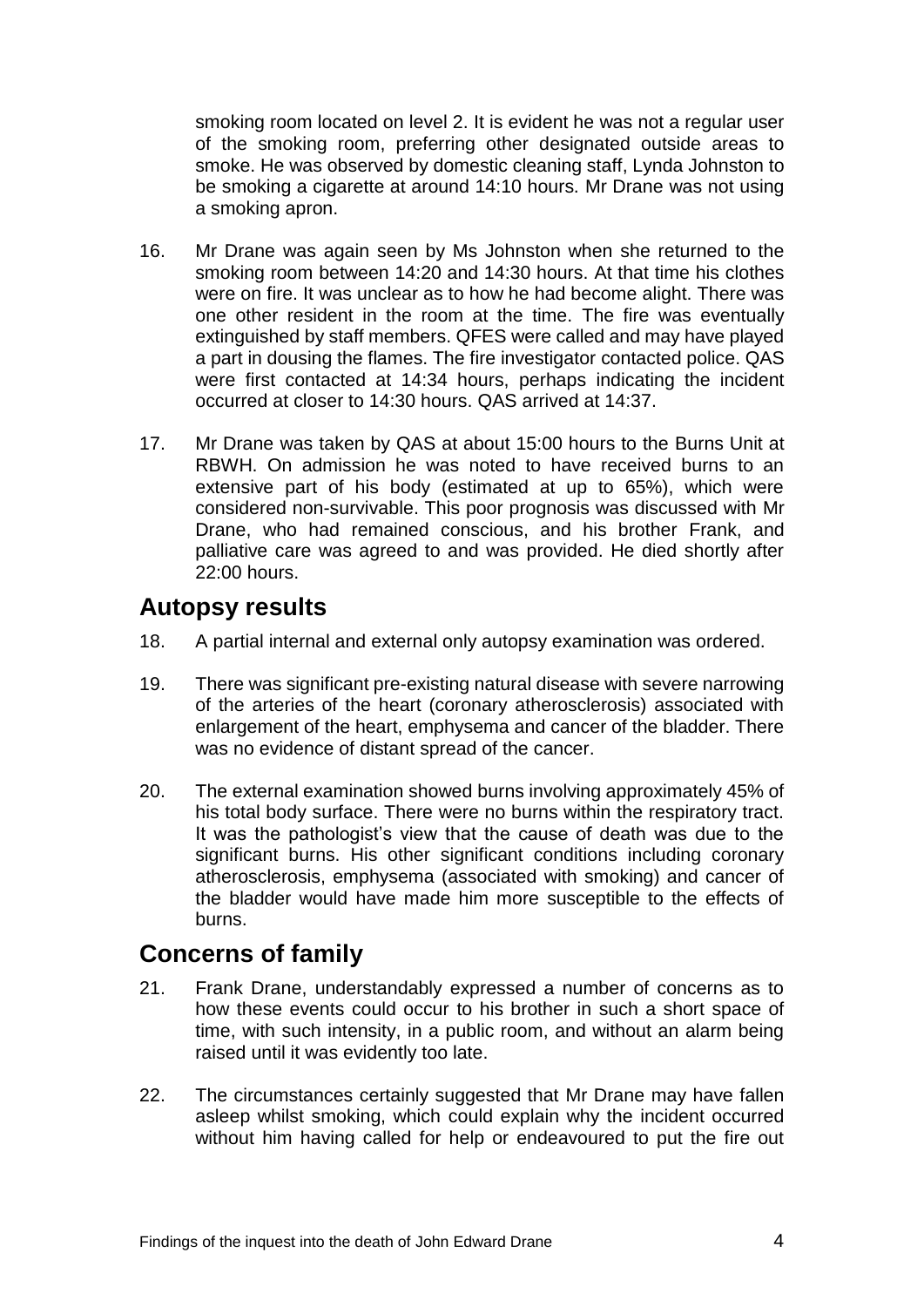himself. There were questions as to whether the use of a 'smoker's apron', which was able to be supplied by the facility was enforced.

23. The family do not believe John Drane would have deliberately set himself on fire and throughout the investigation, including the recent revelations of the opinion of the fire investigator, maintained their concerns.

## <span id="page-6-0"></span>**The investigations**

#### <span id="page-6-1"></span>**Queensland Police investigation**

- 24. QPS attended at approximately 15:00 hours on 9 January 2014. It is apparent QPS were called by fire investigator Gregory Jones who had been called to the incident. By that time Mr Drane had been taken to RBWH and the smoking room had been cleaned by domestic staff. There were apparently concerns about the toxicity or otherwise of the chemotherapy infusion. Nursing management staff took and provided photographs of the scene taken prior to any cleaning.
- 25. The photographs showed one burnt chair with what appears to be towels draped over the back. Photographs showed fire extinguisher residue covering the floor, one lighter on the floor and one white cigarette lighter on an adjacent chair.
- 26. The police investigation was conducted by Detective Senior Constable Janelle Walsh. She told the court she was assisted by Scenes of Crime forensic officer, Shane Scarinci and QFES investigator, Gregory Jones.
- 27. Police were informed that at approximately 14:30 hours one of the cleaners opened the door to the smoking room and observed John to be on fire. A female resident was also in the smoking room at the time. DSC Walsh stated she was informed that the female resident suffered from poor mobility, was reliant on a walking frame, and suffered from levels of dementia and a brain injury.
- 28. DSC Walsh spoke with the female resident who was extremely distressed and difficult to communicate with, she thought due to her brain injury and onset of dementia. She was only able to say that 'he lit himself on fire' and she had seen 'his pants on fire'. She also provided a video recorded statement some weeks later. On that occasion she stated 'I did remember him setting fire to himself. That's all I remember'. She did state he was standing up at one stage although this evidence was a response to a question where she was asked if Mr Drane was standing and she replied 'he was standing'.
- 29. The versions of events given on both occasions were consistent. A number of witnesses such as Nurse Hudson and Ms Johnston described the female resident as being in a state of shock at what she was seeing.
- 30. Although it was raised as a possibility that this resident intentionally lit Mr Drane's clothes, DSC Walsh stated this is highly unlikely given her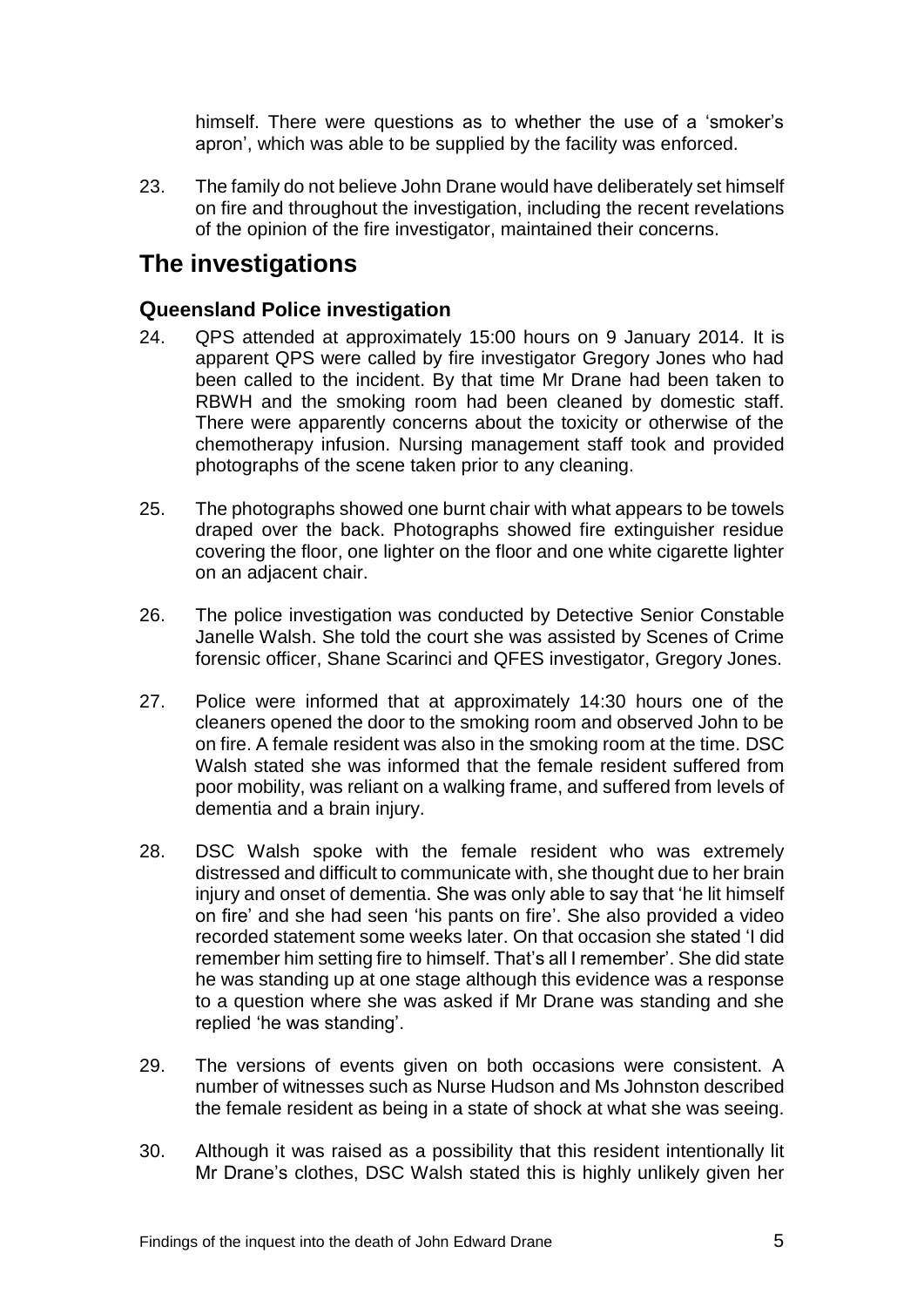poor mobility. It is apparent the issue of her cognitive impairment as a result of the suggestion of dementia was not explored in any detail and was accepted at face value and the statements of the resident not regarded as reliable.

- 31. In fact it is now apparent that the resident had only weeks later been assessed at MCQ with a minimal level of cognitive impairment based on the use of a Psychological Assessment Scale tool. She did have difficulty in communication due to the hypoxic brain injury but Nurse Hudson stated in evidence that at the time of the incident the resident had a good memory, could give answers to direct questions and she would not discount something she said. Her dementia has since seriously deteriorated and she was not called to give evidence.
- . 32. The report of DSC Walsh also stated medical staff at RBWH believed the injuries were not a result of self-harm or assault. On the burn pattern sustained they were of the opinion that the injuries were likely caused as a result of him smoking a cigarette as there was no sign from his burn pattern injuries that any accelerant was involved. The report stated that from his injuries it appeared to have been a slow burn starting on the lower shirt, and that it was probable Mr Drane was slow to react due to his existing medical conditions.
- 33. Professor Michael Muller treated Mr Drane at RBWH. He stated that he does not recall discussing the pattern of burns with police. He did not smell any accelerant. Professor Muller was only recently asked to provide a statement but in that statement he did say, *there was no indication from the patient having been assaulted and he described his cigarette causing the fire. It is entirely plausible that his combination of illness, frailty, cognitive impairment, and type of clothing led him to being slow to react and not preventing the fire from spreading.*
- 34. Given the similarity in the words of Professor Muller and those adopted by DSC Walsh in her report, it is likely she spoke to Professor Muller and recorded that opinion in her report.
- 35. On examination by forensic investigators and QFES investigators, it was noted there were no traces of accelerants found at the scene. The fire damage was localised to the chair where Mr Drane had been sitting at the time of the fire and neither cigarette lighter had suffered fire damage.
- 36. Statements were taken from nursing and management staff. A domestic staff member, Ms Lynda Johnston told police she entered the smoking room at approximately 2:10–2:15 hours and had a brief conversation with Mr Drane who told her he had just been to hospital and he was wanting to have a cigarette. She then left the room. She said Mr Drane looked terrible, weak and sick and not as she had seen him in the past.
- 37. Around 5-10 minutes later she returned, opened up the door and saw Mr Drane on fire. She described him sitting in the chair looking at her with

*"*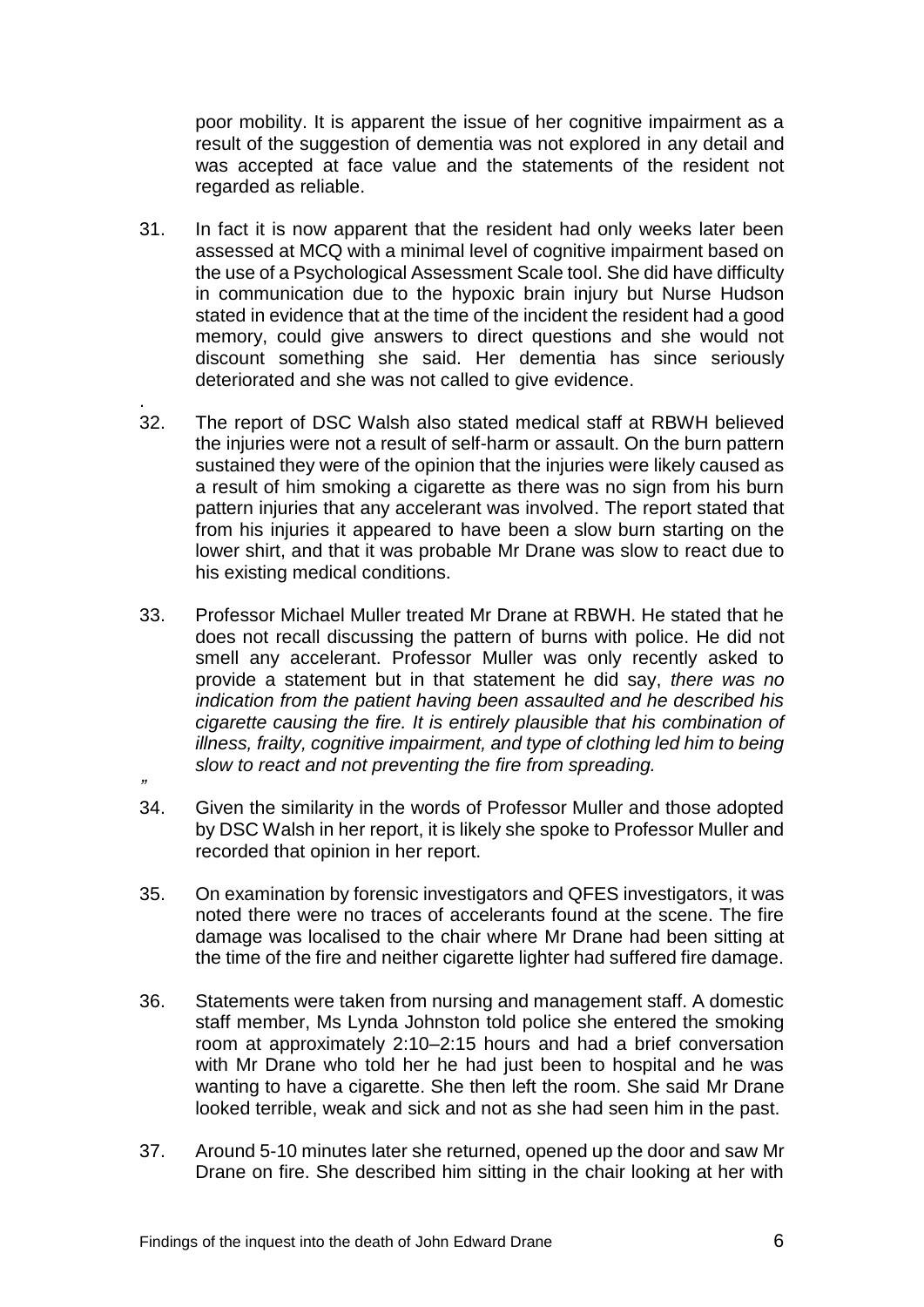his hands on the arm of the chair. Prior to opening the door she had not seen or smelt any smoke.

- 38. She then ran down the corridor looking for assistance and attempted to smash the fire alarm, which was behind a pane of glass. She was unable to smash the glass panel to access and press the fire alarm. In any event other staff members had been alerted and arrived to assist. Fire blankets were placed on John in an attempt to put out the flames. Multiple fire blankets were ineffective and fire extinguishers were then deployed, followed by the domestic staff forming a human chain passing wet towels along the lines of nursing staff to place on John to extinguish the flames. Witness accounts described the flames as extremely difficult to extinguish.
- 39. Mr Drane's family have expressed their gratitude to the staff in their endeavours to extinguish the flames.
- 40. Most of the witnesses had no recollection of Mr Drane saying anything nor did he move while sitting in the chair as they were attempting to extinguish the flames. He was not seen to move his hands to his eyes, something Professor Muller said was often an instinctive reaction. Professor Muller also said Mr Drane was very calm in hospital but this is not unusual as the pain has usually abated because nerve endings have been burnt through and morphine had been administered.
- 41. Ms Heather Gambetta stated she heard John saying 'help, help, I'm on fire'. Nurse Hudson recalls he was sitting in his chair and said 'Help me, help me'. It is noted that there were no burn injuries to his hands, indicating no attempt was made by Mr Drane to try and extinguish the fire. Professor Muller did say it was unusual that the palms of the hands and the front of the left arm were not burnt. This could indicate a lack of protective action, which was unusual and occurs usually where the person is frail or affected by alcohol or drugs.
- 42. DSC Walsh noted similar incidents have occurred in other nursing home type facilities. She considered that a phenomenon called the 'wick effect' played a possible role. This refers to the concept that once clothing has caught fire, the skin is split, thereby releasing flammable fats. The clothing then allegedly acts like a wick and the body burns as long as a source of fuel, i.e. fat remains. Fire Investigator Jones discounted this theory as this phenomenon does occur, but generally later in a fire development where considerable heat is involved and is not really consistent with a quick burning fabric fire.
- 43. DSC Walsh considered domestic and nursing staff acted effectively and quickly once Mr Drane was discovered on fire, to manage and contain the situation.
- 44. DSC Walsh concluded this was an accidental ignition. She concluded the likely source of the ignition was caused while Mr Drane was smoking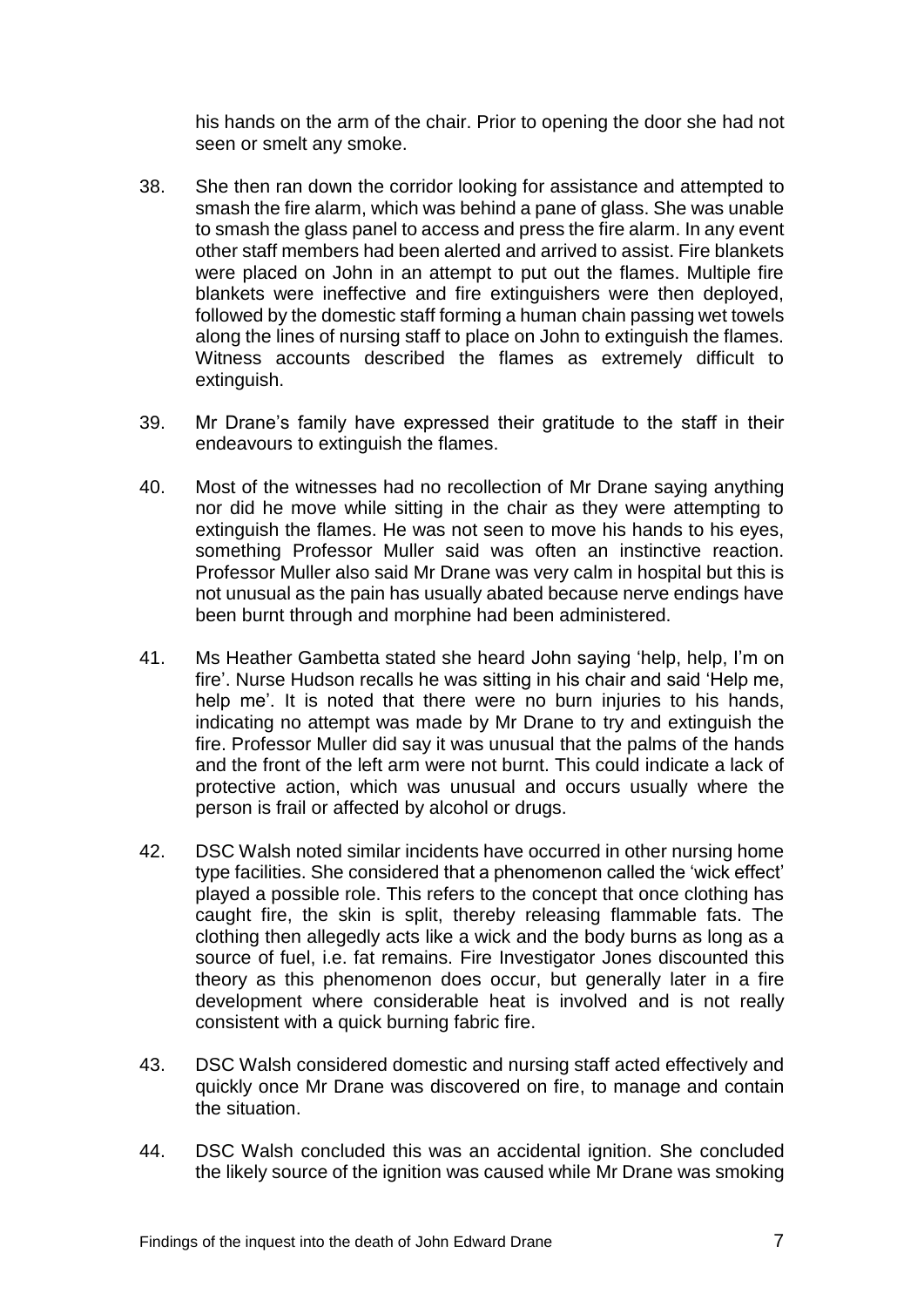a cigarette, causing part of the red hot ash to fall, igniting his shirt around the waist area. Initial smoulder spread quickly to flames covering his body, due to his clothing acting as an accelerant. His health and poor mobility inhibited him from extinguishing the initial ignition.

#### <span id="page-9-0"></span>**Queensland Fire and Emergency Service investigation**

- 45. Gregory Jones carried out an investigation as to the cause of the fire. He has internal organisational training and accreditation as a fire investigator. He said the investigation was carried out in conjunction with QPS who were the lead agency. The fact the two organisations did not provide the other with their respective reports is a matter of considerable concern.
- 46. Mr Jones stated the integrity of the fire scene and the room of origin was damaged as the staff of the facility had thoroughly cleaned the area prior to the arrival of all investigators.
- 47. A number of photographs were taken at the scene by staff before cleaning the room and by Scenes of Crime officer Scarinci. Mr Jones attended at the scene on 9 January 2014. The designated smoking area is accessed via a pair of hinged doors, which open into the smoking room. The smoking area displayed no fire, heat or smoke damage. The only indication of any fire activity was some residue of the extinguishingmedium after the use of a dry powder extinguisher and a number of dark hand prints on the wall on the western side of the middle windows that Mr Jones considered were most probably from Mr Drane's hands postfire or persons assisting Mr Drane. The limited amount of heat produced by this quickly evolving fire involving the clothing did not activate the thermal detector located within the smoking area where the fire had originated.
- 48. The remains of Mr Drane's clothing in the chair he was sitting on were recovered and repositioned within the area of origin as they had been removed when the area was cleaned.
- 49. Mr Jones stated the fire damage observed on the chair is consistent with the damage on the two armrests with more damage on the left side than the right side; the lower left side of the back rest displays an area of partially consumed vinyl covering with exposed and partially consumed foam padding; the remaining vinyl covering surrounding and extending above this exposed foam is deeply charred and discoloured with areas of blistering surface extending to the top of the back rest on this side only. The right side back rest displays less damage with a small area of exposed foam padding and charred and blistered vinyl extending upward approximately 200mm. This damage indicated there had been direct flame contact extending from the lower to upper areas of this chair.
- 50. Mr Drane's clothing was examined. The under and over shirt were constructed of a cotton blend t-shirt type material. His long trousers were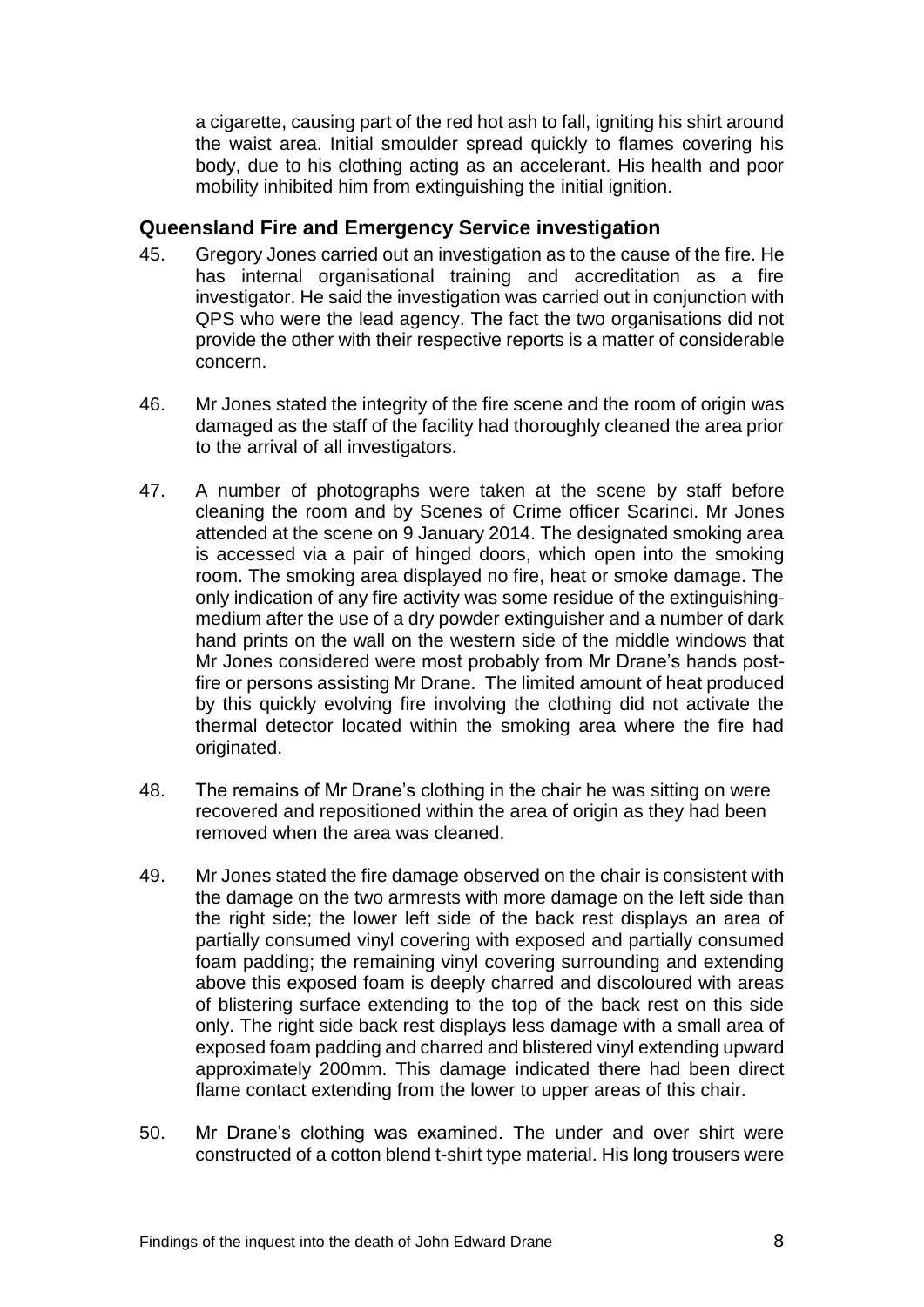of a polyester cotton blend. Mr Jones opined the fire damage displayed was consistent with the bottom of the trouser legs being ignited and subsequent upward fire progression due to convection and direct flame contact from Mr Drane's shoes and socks up the front of the trouser legs to the crutch area, where it has then ignited the upper body garments. Mr Jones stated that fire extends upwards. If the fire had originated in the lap he said the fire would go up the upper body but would not go down the legs.

- 51. The path of fire travel was from the top of each of Mr Drane's shoes upward to shoulder level to the front surfaces of his clothing. The fire did not extend beyond Mr Drane and the chair he had been sitting on.
- 52. Tests were carried out on similar fabrics with medication obtained from the Redcliffe Hospital oncology unit. Mr Jones stated the medical treatment received on the morning of the fire has not been identified to cause the emission of flammable liquid vapour or gases from the skin or body, and the medication carried as part of the treatment was not found to promote fire growth or ignition of similar clothing to that worn by Mr Drane. The investigator conducted atmospheric testing in contiguity to the clothing that Mr Drane was wearing at the time of the fire. No elevated levels of volatile organic compounds were detected.
- 53. Mr Jones repeated on a number of occasions in his evidence that there were very unusual aspects of the case. He believes the possibility of flammable gases/vapours exuding from the skin or body after this type of treatment needs further research, as the rate of fire growth and the partial consumption of Mr Drane's clothing from his shoelaces to his shirt collar is unusual for a person who was in the seated position.
- 54. It was the opinion of the investigator that the fire damage observed on the clothing and the chair Mr Drane had been sitting on at the time of the fire could have been caused by direct flame contact (by the two disposable lighters that were found) to the front lower sections of his trousers legs, with legs extended whilst in a seated position, and the fire has progressed upward to involve the front only of his trousers. Due to the extra fabric gathered at his lap whilst in the seated position, the fire has intensified in this area causing the damage observed on the chair and on the front of the upper body clothing.
- 55. The investigator opined that it was highly unlikely that a dropped cigarette would ignite the clothing worn by Mr Drane and a fire ignited in a person's lap would not cause the fire damage to the lower sections of trousers and socks as observed on both left and right legs.
- 56. As two persons were in the room at the time of the fire, Mr Jones stated either person may have ignited the clothing, although it is possible that Mr Drane has ignited his own clothing intentionally using the lighters found on either side of his chair. He repeated that rapid fire growth and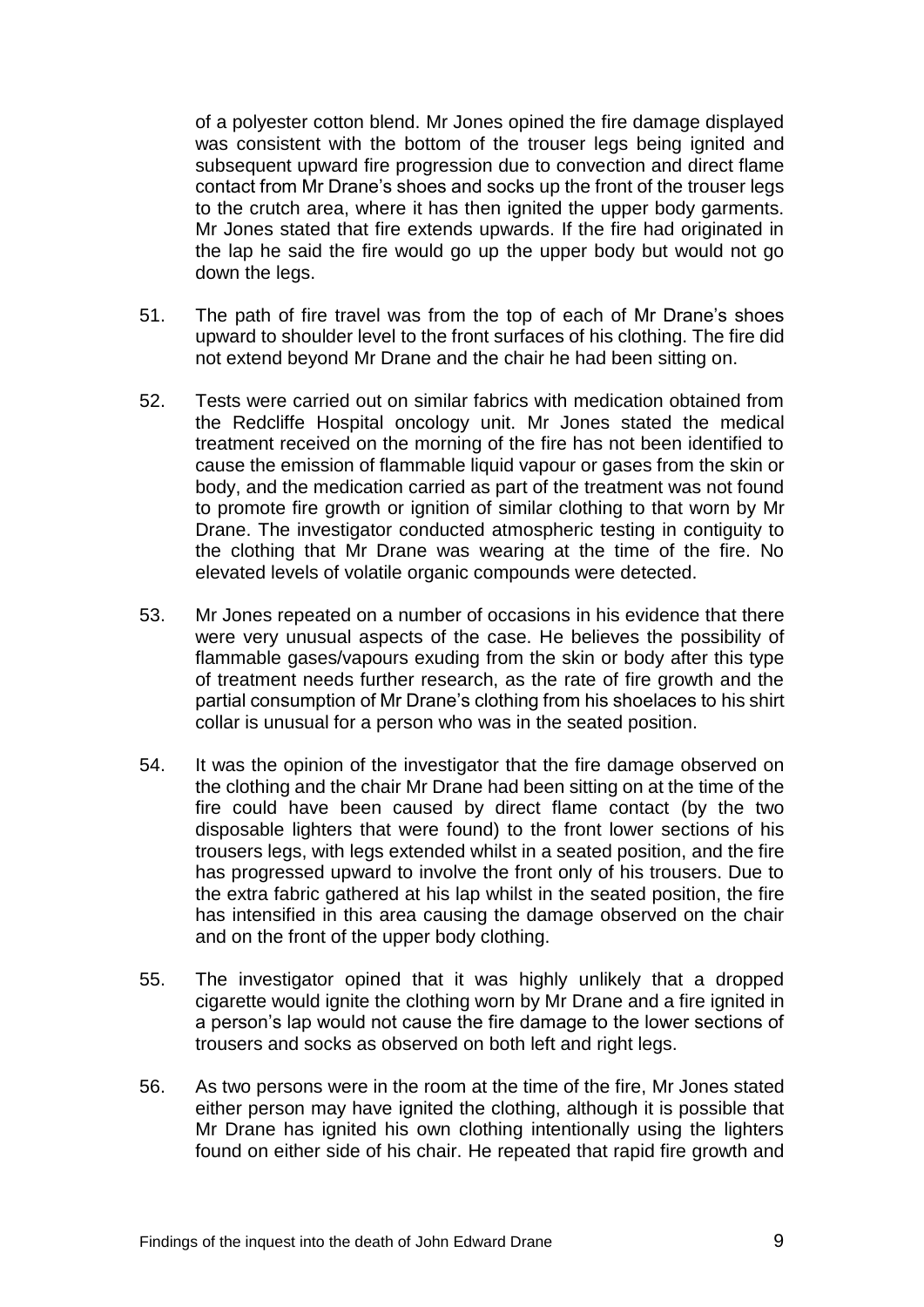partial consumption of Mr Drane's clothing from his shoelaces to the shirt collar is unusual for a person in a seated position.

- 57. Mr Jones provided an addendum report. Further tests were conducted on 13 May 2016 as to the path of fire travel. A further series of small fires were ignited on the clothing placed on a canvas clad dummy. The clothing obtained was of the style and of similar materials worn by Mr Drane. The clothing used for these tests was the same for all three flame ignited tests, and the one set of clothing was used for all cigarette ignition tests. The cigarette used for the ignition tests were Marlboro Red, Australian fire risk compliant, reported to be the same as used by Mr Drane.
- 58. Five tests for flaming ignition caused by placing a lit cigarette on multiple areas of the clothing and on the seat cushion between the legs of the dummy, did not attain flaming ignition. One cigarette that was placed on the seat cushion between the legs self-extinguished within eight minutes leaving a 1.5 cm melted section of vinyl seat covering. Four other cigarettes burnt to the butt and left holes in the fabrics on which they were placed only. The fabrics located under the layer that cigarettes were placed on, displayed heat and smoke damage only. The tests in no way prove that a cigarette dropped on clothing or upholstery cannot ignite these items, as it is well documented that this can occur and cotton and cotton blends are more susceptible to ignition than most fabrics.
- 59. The three targeted ignition tests displayed similarity where rapid fire extension was observed on vertical or near vertical surfaces and minimal fire spread on downward angled surfaces. No drop down of ignited fabric materials was observed, only the drop down of the internal rubber filling of the dummy in video 2 can be seen.
- 60. The test burn observed in video 3 best replicates the damage to Mr Drane's clothing and body above the knees. The approximate time of ignition at the knees to the level of fire involvement of his clothing that was exposed to flaming combustion was 4 to 5 minutes. This path of fire travel does not explain the fire damage displayed on Mr Drane's lower limbs, trousers, socks and shoes.
- 61. Test 2 was ignited at the dummy's feet and displayed extensive damage to the front and underside of the chair and a prolonged period of time at the transition from vertical flame travel from the feet to knees to the horizontal travel from knees to waist. Nine (9) minutes elapsed before fire had extended to the head and chest.
- 62. Test 1 extended from the lap of the dummy to the head and chest within three minutes and less than 200 mm of the lateral fire spread was observed towards the knees of the dummy.
- 63. In Mr Jones' opinion the only way fire could have extended from a single point of origin to damage the clothing and body of Mr Drane as observed,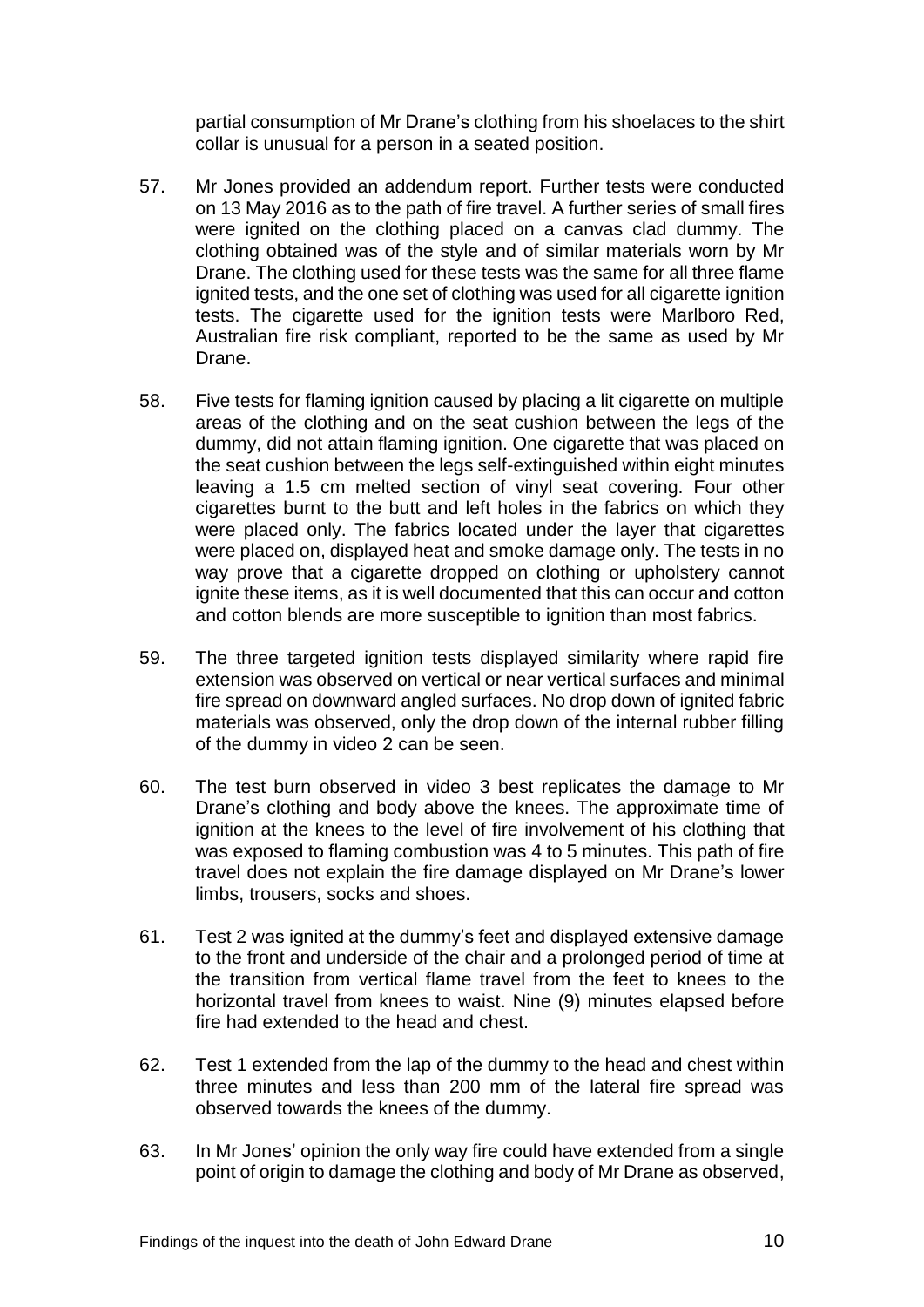would have been from a point of ignition at or near the trouser hem line whilst he was standing, or he has stood up whilst the fire was extending up the legs past the level of the knees.

64. Mr Jones opined the alternative hypothesis would be multiple seats of fire. He said it would be unlikely that multiple seats of fire could have been ignited by discarded or mishandled smoker's materials. The fire damage and directional indicators observed at the fire scene and testing fires indicate that accidental ignition by discarded or dropped smoker's material of the clothing worn by Mr Drane is unlikely but possible. The most probable source of ignition would have been by direct flame contact by a person or persons unknown either accidentally or intentionally.

#### <span id="page-12-0"></span>**Office of Fair and Safe Work Queensland**

- 65. Office of Fair and Safe Work Queensland (OFSWQ) conducted an investigation. Inspector Deborah Dargan completed the report. Ms Dargan had been informed by Police that the initial view was this was a case of suicide and she acknowledged this impacted somewhat on the investigation conducted.
- 66. The facility advised that upon admission a 'Smoking Assessment Resident Safety Status' document was completed by a registered nurse. This document revealed that Mr Drane had an initial smoking assessment completed on 15 February 2012. The facility was advised that Mr Drane had a history of alcohol abuse and while under the influence of alcohol, a cigarette had set fire to furniture in his private residence. This incident precipitated his moving to care.
- 67. Upon admission Mr Drane was put into a high dependency area and monitored for alcohol use. After a period of time it was determined there were no significant behavioural issues and he had no trouble smoking. As a result he was moved upstairs where residents were more independent.
- 68. A Smoking Assessment Resident Safety Status document was then updated with ongoing assessments performed on 4 April 2012, 3 March 2013 and 23 August 2014.
- 69. The smoking assessment determined:
	- He could be in possession of his own cigarettes in his room and smoke them in the smoking area;
	- He could not possess a lighter in his room; and
	- He did not require a smoking apron or assistance when in the smoking area.
- 70. The investigation revealed that medically, Mr Drane had no mobility or manual dexterity problems. The investigation did not reveal the exact circumstances as to how Mr Drane became alight.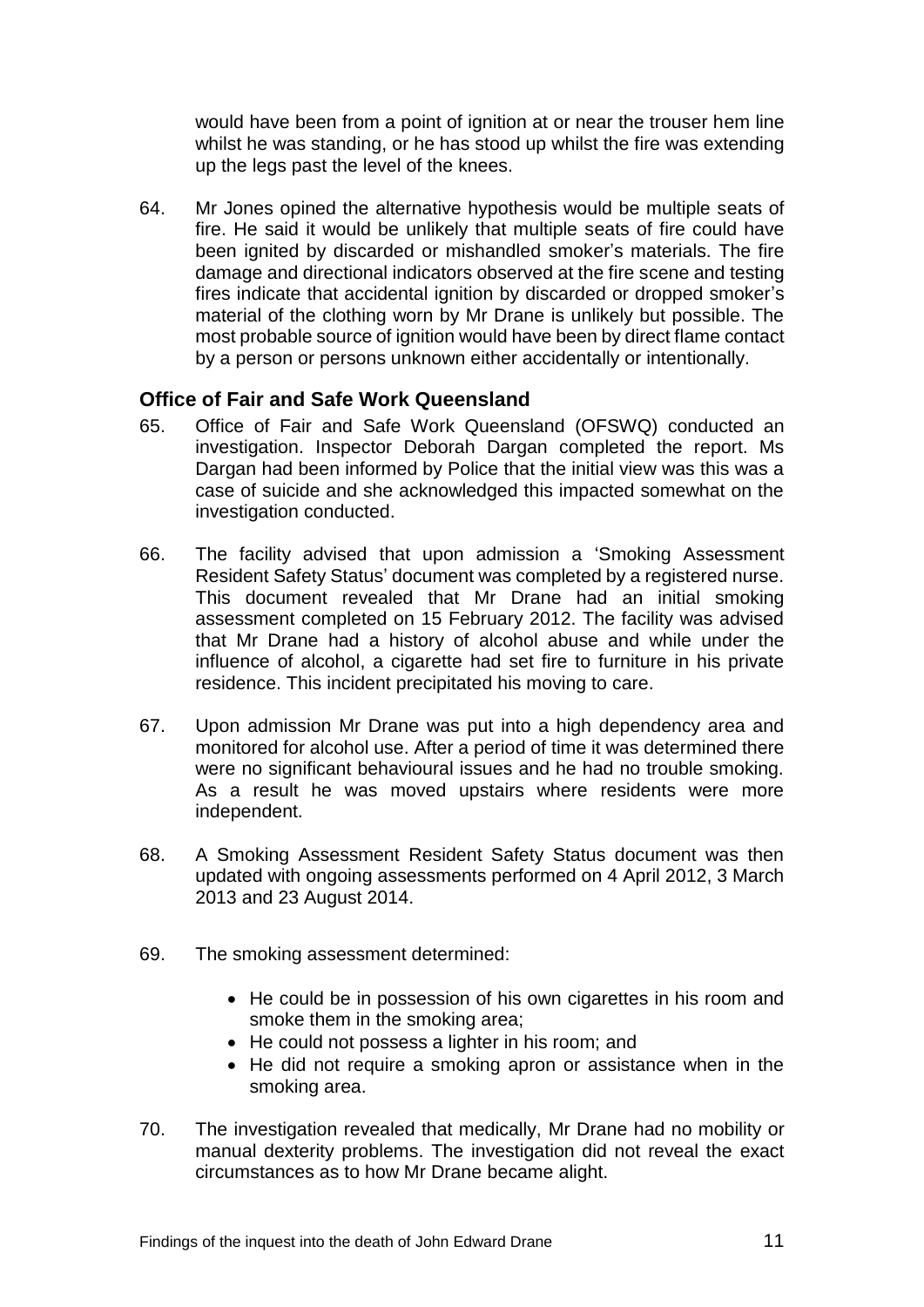- 71. The investigation noted that since the incident a number of post incident interventions were implemented.
- 72. OFWSQ made the following relevant conclusions:
	- Upon admission to the facility Mr Drane was assessed and a smoking assessment document was completed;
	- The assessment tool addressed physical and cognitive capacity for smoking and identified any intervention requirements;
	- Mr Drane was identified as able to possess cigarettes in his room and smoke unsupervised, however he was not permitted a lighter in his room;
	- The care plan was updated on 4 April 2012, 3 March 2013 and 23 August 2013 with no changes to his unsupervised status;
	- Mr Drane was an independent resident with no indication that he was physically incapable of holding a cigarette or extinguishing his cigarette, he was able to mobilise to and from smoking areas without assistance;
	- The investigation concluded there is insufficient evidence that Mr Drane had a reduced cognitive ability or functional capacity that would make smoking without supervision intrinsically unsafe; the investigation considered the facility had correctly identified the hazard, adequately assessed the risk and subsequently implemented satisfactory controls to ensure the safety of smoking residents at MCQ;
	- Post incident changes to documentation have been made to allow assessment by a General Practitioner when certain risk factors are identified in residents, however there is no evidence that a GP review would have identified the need for supervised smoking by Mr Drane.

### <span id="page-13-0"></span>**Review of Masonic Care Queensland records**

- 73. An Aged Care and Assessment Team (ACAT) record dated 16 January 2012 recommended Mr Drane have low-level residential care to support the needs of himself and his current carers. It specifically noted that support required included a monitored environment for cigarette consumption and ongoing management of alcohol intake.
- 74. A comprehensive medical assessment was conducted when Mr Drane was admitted. This noted that he was a smoker and a smoking agreement was put in place and signed on 15 February 2012. A Smoking Assessment Resident Safety Status form was completed. This seems to suggest the form was completed on 15 February 2012, updated on 4 April 2012, 3 March 2013 and 23 August 2013.
- 75. This documentation noted a past history of cigarette burns to furniture. At least one of the forms indicated that with that history a number of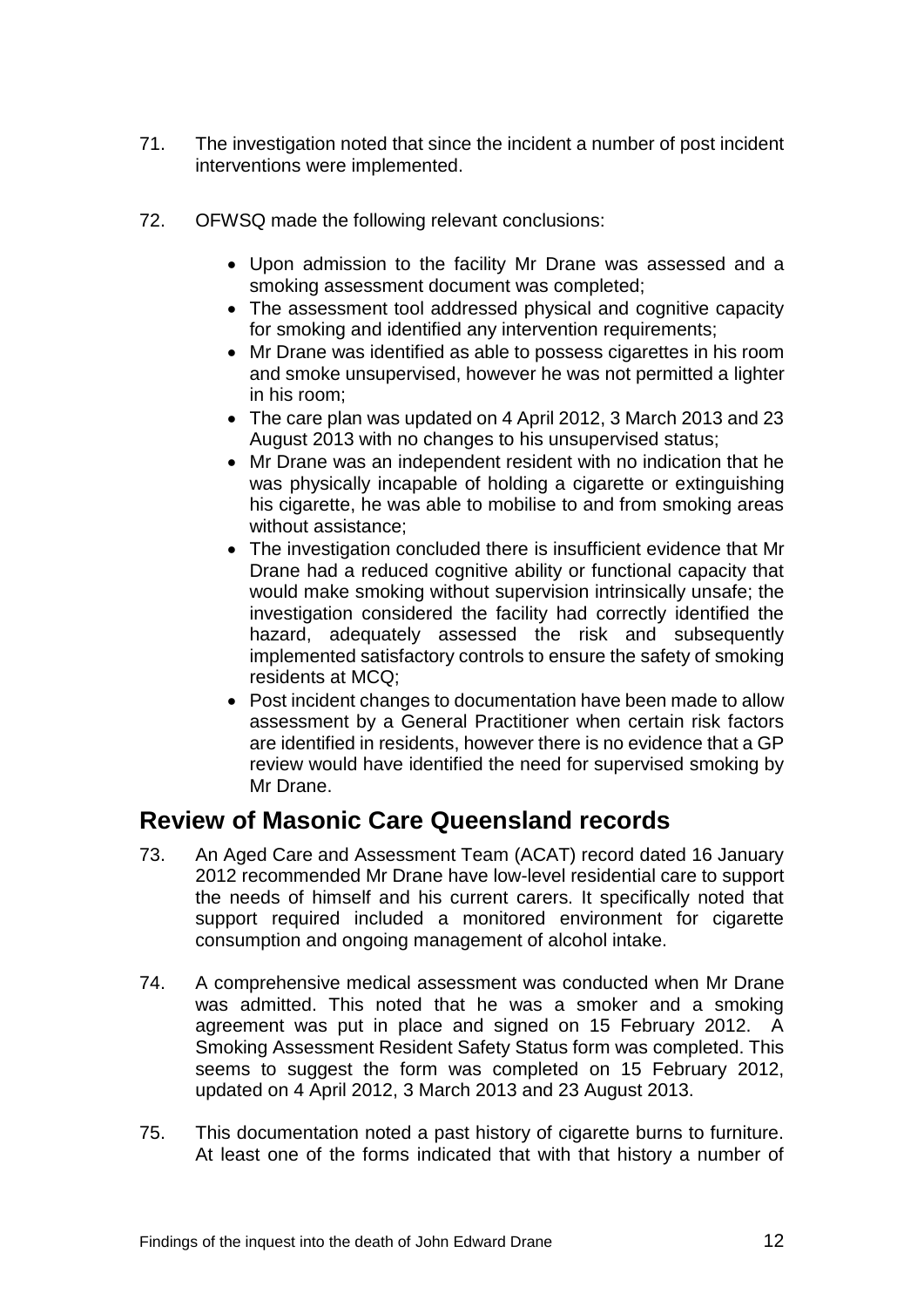strategies should be put in place including being supervised one-on-one by a staff member, wearing a smoking apron and not to be allowed to keep cigarettes in his possession. It is apparent that subsequent assessments indicated he was able to have cigarettes in his room with no lighter and no other specific needs were required including those of visual supervision or a smoking apron.

- 76. The records note the history of diagnosis of a bladder tumour. This noted an intention for radiotherapy and chemotherapy.
- 77. It is common knowledge that chemotherapy and radiotherapy can have debilitating side effects. Prior to the commencement of therapy it was noted by Mr Drane's oncologist in correspondence to the GP, care of the Masonic Care Queensland, that he was rather frail and they intended to be very circumspect as to tolerability given he was not as robust as he once was. Dr Bigby explained in evidence that there were concerns as to how Mr Drane would tolerate treatment but they came to the view there would be benefit in combining the two treatments and felt that with the supported accommodation he was in there would be adequate supervision to allow it to go ahead. Mr Drane had in his view some memory issues but understood the treatment proposed and was keen to proceed as it gave him potential for a cure.
- 78. The facility was advised in writing by Redcliffe Hospital and RBWH about the proposed treatments, which were to commence on 8 January 2014. The facility records in fact are quite complete and have copies of a number of letters from his oncologists, addressed to his GP, noting the proposed treatment.
- 79. The issue of reviewing and assessing Mr Drane in light of this treatment was raised by Nurse Hudson. She made an entry in the nursing notes at 7am on 9 January 2014 that he needed to be assessed. The evidence from Nurse Hudson and of Ms Susan Beasley, the newly appointed Executive Manager for Residential Care, was that this review would necessarily have to take place after treatment commenced to ascertain how it had impacted on Mr Drane. Unfortunately Mr Drane arrived back at the facility unannounced and within thirty minutes was on fire. There was practically no time for a review.
- 80. Post incident changes were made to ensure the Smoking Assessment Resident Safety status form was updated six monthly for residents as well as after a change in medical or physical circumstances. As well a registered nurse has been overseeing the reassessment and review of residents who currently smoke at the facility. An additional section was added to the form. If the resident has any of the items on the list such as dementia, signs and symptoms of depression, decreased dexterity, loss of smell or loss of cognitive function, then the resident must be reviewed by their General Practitioner to establish if the resident can smoke without direct supervision.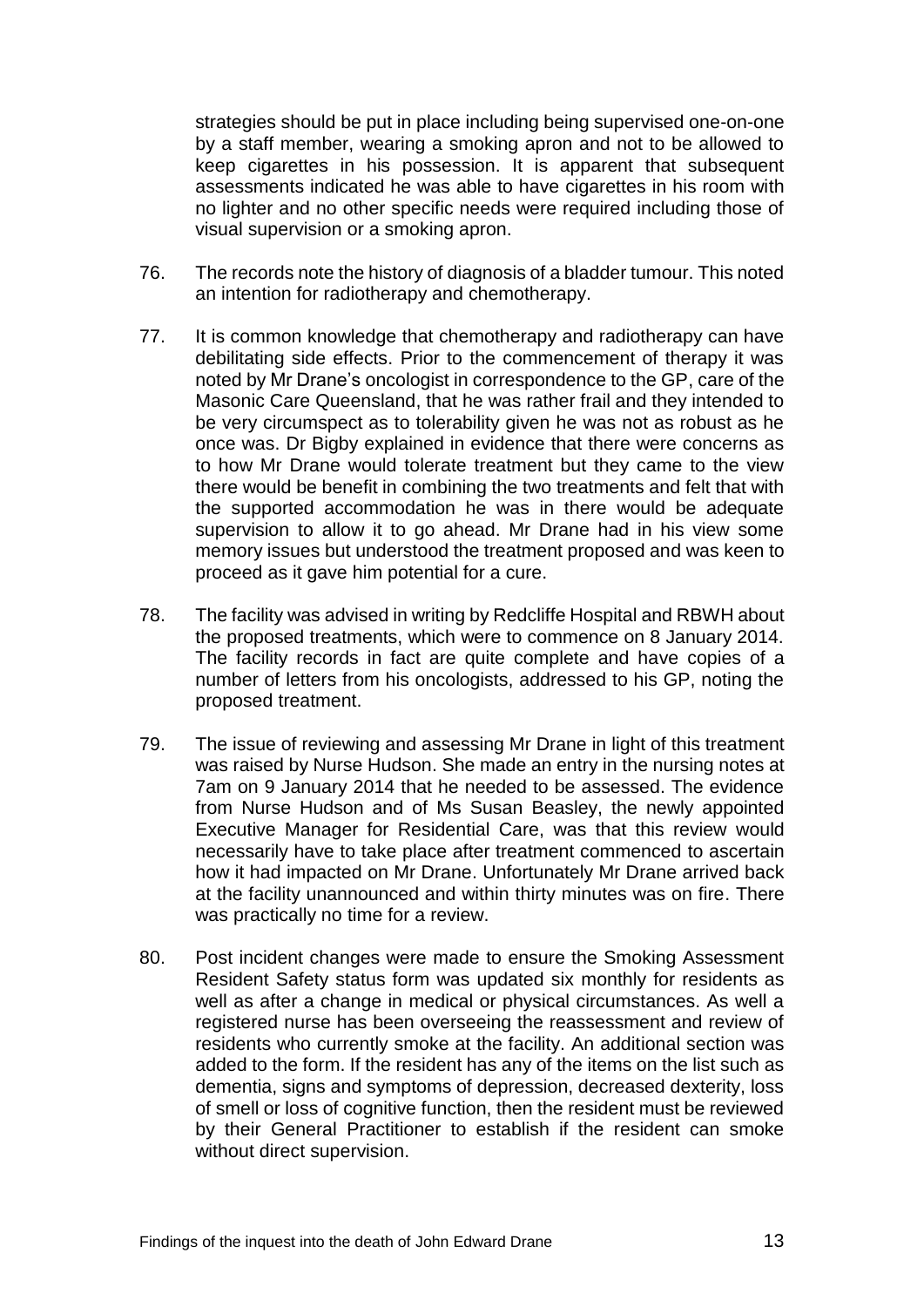- 81. Informal education sessions would continue to be provided to registered staff to remind them of their responsibilities for ensuring the care-staff supervise residents who smoke and to reinforce care-staff responsibilities for monitoring resident safety.
- 82. Subsequently MCQ have also determined that from 1 October 2014 all MCQ sites became smoke free environments and smoking is no longer permitted within associated buildings or grounds.
- 83. For residents who resided in MCQ facilities prior to 1 October 2014, and who continued to wish to use smoking products, those residents will be assessed regarding their capacity to comply with the smoking policy and their ability to smoke safely. Assessments will be conducted on a six monthly basis and as the resident's condition changes. Smoking may only take place in designated smoking areas.
- 84. All residents currently residing in MCQ facilities, who use smoking products, have also been given the opportunity to engage in a QUIT program or consult with a GP to discuss the use of nicotine replacement products.

## <span id="page-15-0"></span>**Report by Pam Bridges**

- 85. MCQ helpfully commissioned an independent expert review by Pam Bridges. She has a nursing background but more particularly has very extensive experience in the aged care sector at managerial level and is now a consultant to the industry.
- 86. Ms Bridges gave evidence about residential aged care generally and that it is governed by the *Aged Care Act 1997* and a *Charter of Resident's Rights and Responsibilities (the Charter).*
- 87. Ms Bridges stated it is the responsibility of an aged care provider to assess the care needs of all residents and to monitor and review care plans on an ongoing basis. It is normal practice to review care plans every three months or at any time when the resident's health status has changed significantly.
- 88. Ms Bridges stated that Mr Drane was appropriately assessed as low care, and in fact his care needs were at the lower end of low care needs. Relevantly in relation to depression, the Cornell Scale Assessment was undertaken on 28 August 2013 and scored 1 (minimal impairment).
- 89. There were no behaviours identified under wandering, verbal behaviour and physical age. It was noted Mr Drane was a smoker. A smoking assessment was undertaken on the day he was admitted in 2012 and a further review was undertaken on 23 August 2013. It was noted that Mr Drane was able to self-mobilise to the smoking area and there were no problems identified with dexterity or smoking. His preferred times for smoking were during the day and after meals.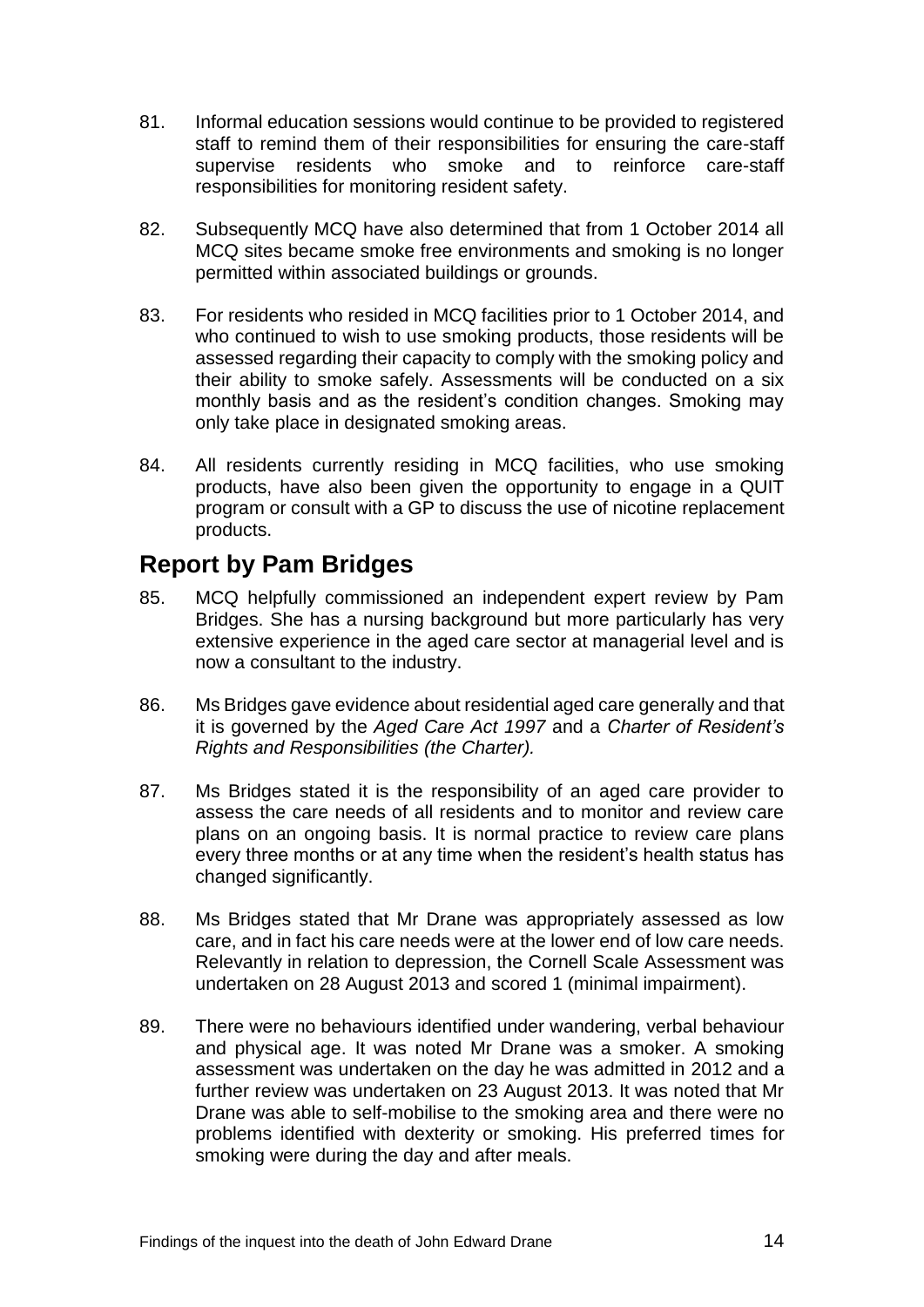- 90. However, Ms Bridges noted the smoking assessment form states that if any items were listed on the form, including relevantly in this case a past history of cigarette burns to furniture, then certain strategies should have been implemented. These included either being supervised by staff; a staff member being in close proximity when smoking; wearing a smoking apron and not being allowed to keep cigarettes in their possession. Accordingly strategies listed above should have been implemented.
- 91. Ms Bridges noted that Mr Drane was very independent and had settled happily into life at MCQ. He was by all accounts a much loved resident who interacted well with staff and other residents. There were inconsistencies in the smoking assessment tool, which were regrettable. It appears he was assessed overall as being able to smoke unsupervised, and this assessment was confirmed on two later assessments. Mr Drane smoked on the premises largely unsupervised for almost two years without any recorded incident. Although the smoking assessment tool suggested he have no cigarettes in his possession and no lighter, as Mr Drane walked to the shops most days, he had the ability to smoke away from the premises as he pleased and bring back unsecured lighters and cigarettes.
- 92. Ms Bridges stated that otherwise in the documentation provided, she found evidence of ongoing assessment and care planning for Mr Drane.
- 93. In Mr Drane's circumstances, his health remained relatively stable up to and including the commencement of radio-chemotherapy treatments. He appeared to have maintained his independence and although additional assistance was offered by staff, he did not wish staff to assist.
- 94. Ms Bridges stated the documentation shows evidence of staff monitoring his specialist appointments, treatments and transport needs during the last few months. During this time his brother Frank routinely escorted Mr Drane to appointments and at other times QAS services were arranged by staff.
- 95. By all accounts from the documentation reviewed, Mr Drane was very happy living at MCQ and with the level of staff support and assistance he was offered and received. She believes that the responsibilities of MCQ as set out in the Charter appeared to have been met and his rights under the Charter appeared to have been respected.
- 96. Ms Bridges noted that the documentation demonstrated Mr Drane moved around the complex without restriction as well as taking almost daily walks to Sandgate or to the shops. These activities were recorded in his care plan or in progress notes on a regular basis. Mr Drane also attended the Men's Shed activities and regular bus outings. He left on social leave on many occasions, usually in the company of his brother.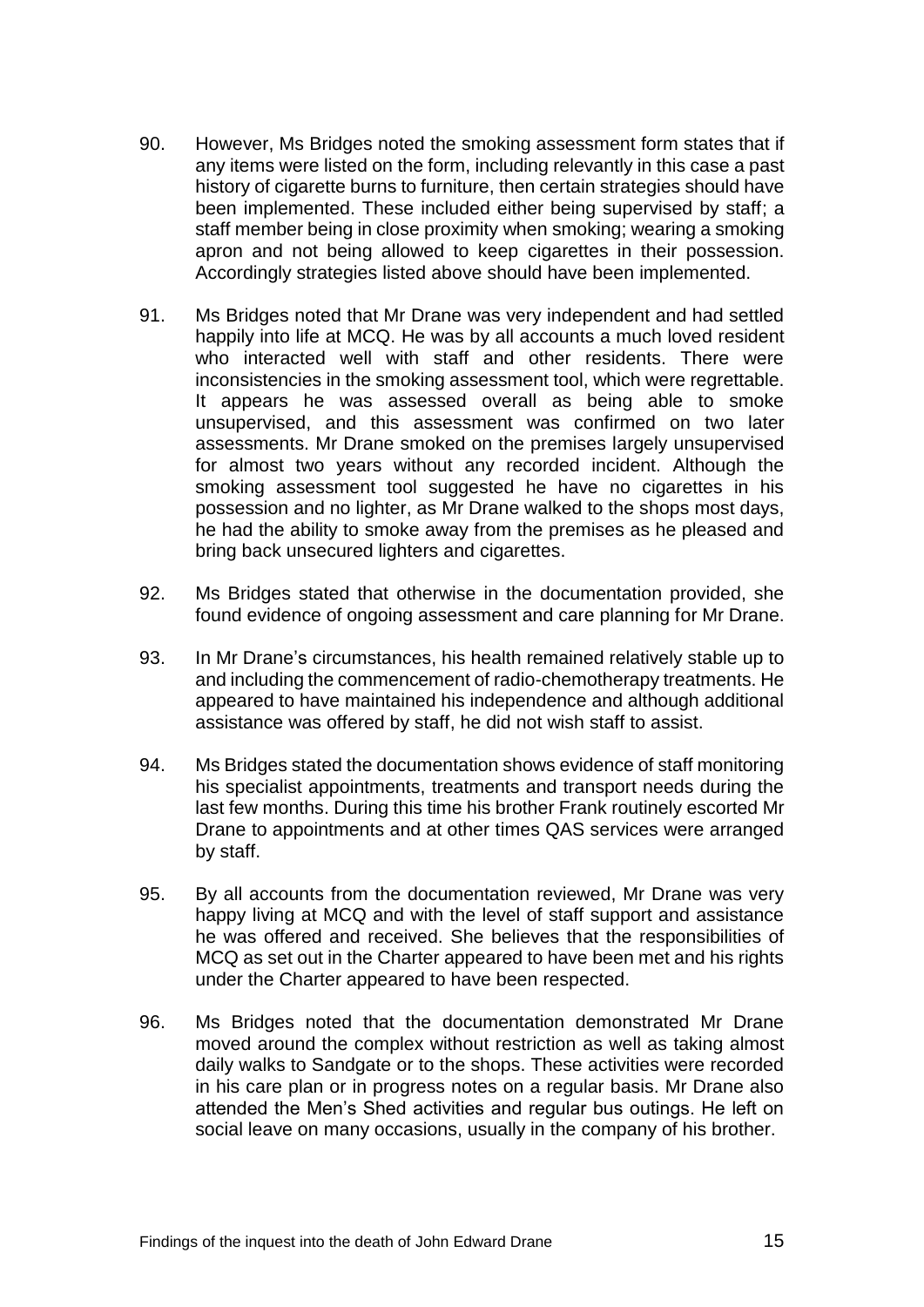- 97. Mr Drane was free to come and go as he pleased, but there was evidence staff were prepared to assist him if he so wished. He remained fiercely independent and in such a case the Charter requires he be permitted to exercise independence. He was not left to merely reside at the facility, as there is also evidence that information was relayed to MCQ and Mr Drane's GP following specialist appointments and evidence that his GP attended on the average weekly and as needed as well as reviewing all specialist feedback.
- 98. The issue of Mr Drane's coming and goings on social and medical appointments was considered. Ms Bridges stated there is no need under the applicable legislation or in accordance with proper practice to document the movements of low care residents other than to ensure the resident signs in or out to alert staff as to his whereabouts.
- 99. The progress notes do indicate when Mr Drane departed the facility for social leave or for medical appointments. Staff appeared to be well aware of what was arranged and recorded this information.
- 100. The records show that Mr Drane's health status was monitored closely by staff, from when he first commenced investigations for his cancer, and subsequently during his treatments. Because his functional ability appears to have altered very little during this time, there was no pressing need or occasion to formally reassess him. Ms Bridges stated that in the documents reviewed there was no apparent time or event that would lead her to conclude that a further re-assessment or risk assessment was required. Such a reassessment would only ordinarily occur outside the three month cycle once a significant change in condition has been observed. She considered that the records show that staff were very attentive to Mr Drane's condition and needs during this time.
- 101. Ms Bridges was asked to review the letter from Dr Bigby dictated on 18 December 2013 and received at MCQ addressed to Dr Balthes his GP on 8 January 2014. She stated there was nothing in this communication that would necessitate or prompt staff at MCQ to undertake any additional care over and above the care already been provided. There is no indication in the letter that there was likely to be any significant change in care needs, or the need or extent of any need.
- 102. Ms Bridges stated that in terms of assessments to decide whether a care plan should be changed, that process must necessarily react to the observed condition of the resident once the treatment had been administered and he had returned to the facility. Progress notes dated 9 January 2014, state that assessments were to be reviewed. Ms Bridges stated that the flagging of the need for nursing staff to review assessments was very appropriate, as this ensures that the issue should receive prompt attention when the resident returns after treatment, which is the first opportunity to do so in such a case.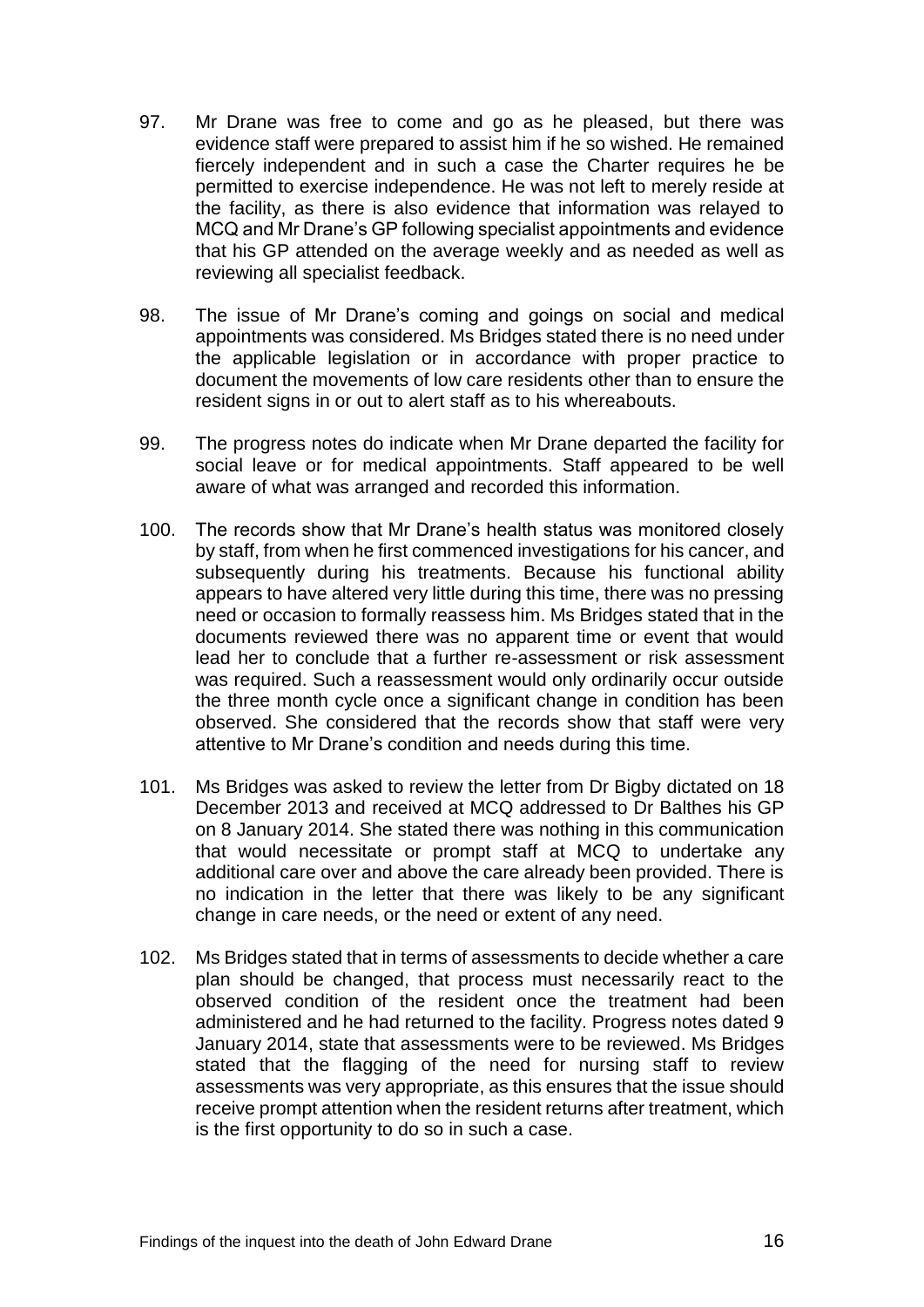- 103. Ms Bridges was of the opinion that the care provided for Mr Drane was consistent with his assessed care needs at that time. There was evidence that his condition was altering since he commenced his radiation and chemotherapy and she feels confident, having reviewed how staff were monitoring his condition, that any changes or future needs would have been managed appropriately when the time arose.
- 104. Ms Bridges does not believe a different approach to his care or supervision prior to the fatal incident would have changed the ultimate outcome. This is particularly so because up until a few days before his demise, Mr Drane apparently continued to function at his usual level.
- 105. A Patient Self Reporting Health History conducted by RBWH on 16 December 2013 indicated that he was enjoying life and felt cheerful most of the time. He reported some difficulties with shopping and mobility. He did not have any increasing fatigue. Ms Bridges did note the earlier Patient Self Reporting conducted at Redcliffe Hospital on 4 December 2013 showed Mr Drane may have been struggling a bit, which on the basis of the score warranted a Social Work referral. She stated that this tool is a useful one and considers it could be utilised in the aged care sector in appropriate patients. The fact that there was a more optimistic self-assessment 12 days later in itself would have been useful information to have been communicated to the nursing home.
- 106. This raised the issue of how there could be better communication between aged care facilities and hospitals/GPs both ways in cases where there may be an increased risk of self-harm.

### <span id="page-18-0"></span>**Conclusions on the issues**

- 107. It is incumbent on a coroner to endeavour to make a finding where possible of whether a death has been caused by accident, by intent of a third party or that the deceased intended to take his own life. A coroner should apply the civil standard of proof, namely the balance of probabilities but the approach referred to as the *Briginshaw* sliding scale is applicable.<sup>1</sup> This means that the more significant the issue to be determined, the more serious an allegation or the more inherently unlikely an occurrence, the clearer and more persuasive the evidence needed for the trier of fact to be sufficiently satisfied that it has been proven to the civil standard.<sup>2</sup>
- 108. Hence I need to have a high degree of satisfaction before making a finding of intentional harm by a third party or one of suicide as distinct from accident, and if that is not possible an open finding may need to be considered.
- 109. I am satisfied that a third party was not directly involved in Mr Drane's death. The other resident in the room was not involved in setting Mr

l

<sup>1</sup> *Anderson v Blashki* [1993] 2 VR 89 at 96 per Gobbo J

<sup>2</sup> Briginshaw v Briginshaw (1938) 60 CLR 336 at 361 per Sir Owen Dixon J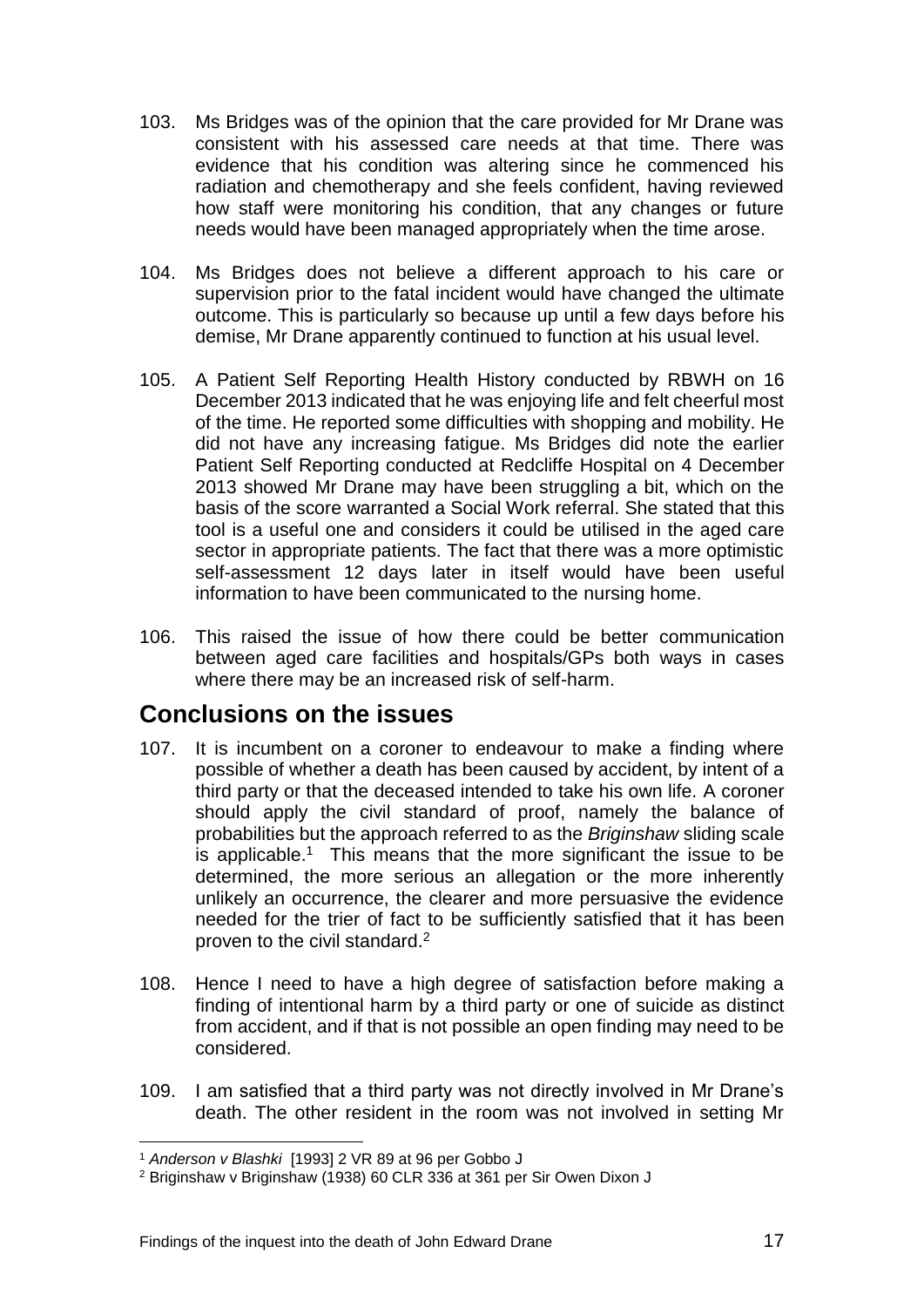Drane alight. There did not appear to be any defensive action by Mr Drane, as it is evident he did not use his hands to try and extinguish the flame. He made no mention of being assaulted or set alight to MCQ staff, to QAS, to hospital staff or his brother. He was conscious, communicating, noted to have a GCS of 15 at all times and had ample opportunity of saying something to that effect.

- 110. There is no account in the medical records as to how the fire started although Professor Muller said his memory was Mr Drane said a cigarette lit his clothing. Professor Muller said it was unusual the palms of his hands were not burnt.
- 111. The only other account came from the other resident in the room. She had difficulties in communication due to a brain injury but was not considered to have other than mild impairment by dementia. She gave two consistent stories to police at different times that 'he lit himself on fire' and she had 'seen his pants on fire'. She repeated in her video interview that she 'did remember him setting fire to himself' and that at some point he was 'standing up'.
- 112. I accept this evidence should be somewhat discounted but not disregarded, because of the paucity of evidence regarding the resident's capacity to give an accurate version at that time and as well she could not be tested on her version at the inquest. The resident was unable to provide really any more detail, although she accurately described in minor detail the events that followed. However, the version of events given by the resident is consistent with the hypothesis of the QFES investigator that the fire emanated at the feet of Mr Drane. He may have been standing, as described by the resident, allowing the flames to more quickly spread to his lap and upper body and then he sat down. This also explains why there was little damage to the underside of the chair. It is further possible that in addition Mr Drane lit himself at various points on his clothing, again consistent with the rapid spread of the fire.
- 113. The QFES investigator's evidence is that it is highly unlikely a dropped cigarette would ignite the lower sections of the trouser legs. The trousers did not have cuffed hems which could entrap a cigarette. Tests revealed a dropped cigarette to the lap area was unlikely, but possible (because such an event has been known to occur), to result in a rapid burn seen in this case but not to the legs. It should also be noted that for some years all cigarettes used in Australia utilise fire retardant bands to the paper slowing the burn rate.
- 114. The evidence against a finding of suicide largely rests with the fact that Mr Drane had not been noted to be depressed or overly sad at his predicament; he was well supported by his family and to a some extent the staff at MCQ; he had some prospects and confidence of a cure; he had some future plans and he had never expressed such negatives thoughts to his family or nursing and medical staff. There is no suggestion he was unwell to the extent he did not have capacity to know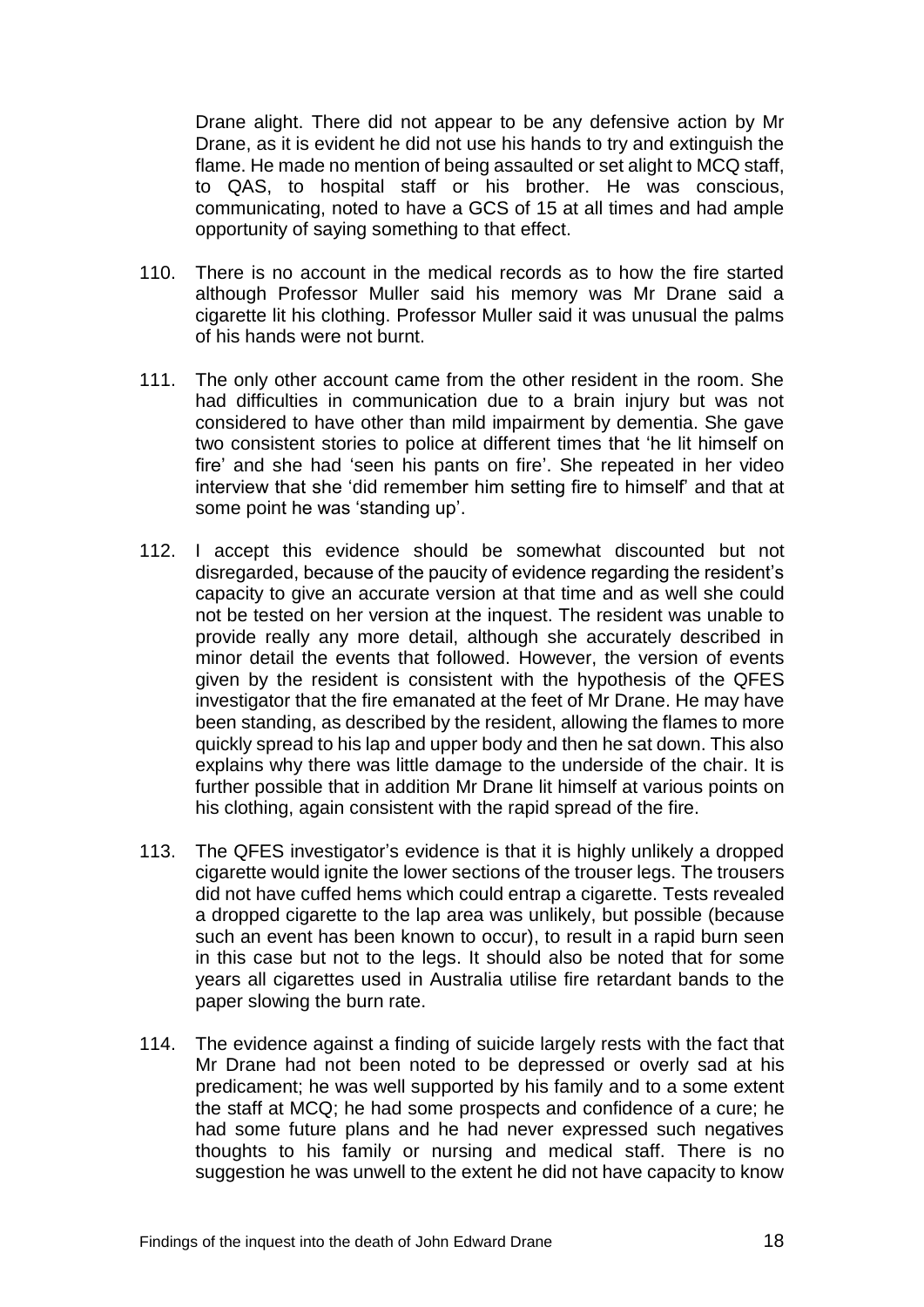what he was doing. As well, although self-immolation is very much a lethal method of suicide, to ensure death an accelerant is usually used.

- 115. At the scene he was heard by two persons to request help, but in contrast he was also said to be quiet and calm and made no effort to use his hands to try and extinguish the fire and just sat in the chair.
- 116. Hence if he did make that decision to take his own life it was completely unexpected and unpredictable. Unfortunately that is very often the case where suicide occurs. There is no warning and often these tragic decisions are made impulsively and without any planning. It is speculative but maybe not a coincidence that he made the decision shortly after having his first combined set of radiotherapy/chemotherapy, was feeling quite unwell and may have decided this was enough for him.
- 117. After reviewing all of the evidence, I have come to the unfortunate conclusion that Mr Drane intentionally set fire to himself in such a fashion to cause a rapid spread of the fire and to cause life threatening injuries. The fire emanated at his lower trouser area after he utilised one or two cigarette lighters. He probably stood at one point which allowed a more rapid spread over his clothing and may have ignited a number of areas of his clothing. I accept the distress this finding will cause to Mr Drane's family who could not have predicted or prevented these events.
- 118. In reviewing the police report, it seemed on the face of it evident that the police investigator was not aware of the alternative conclusions of the investigation of the Queensland Fire and Emergency Service. It turns out this was not the case. DSC Walsh says Mr Jones had discussed his opinion with her and DSC Walsh was aware of it when she prepared her report to the coroner. It was most unhelpful that the alternative view was not included in her report as it would have ensured further investigation by my office would have taken place immediately. It was only in preparing final witnesses for the inquest that Mr Jones provided his report. Mr Jones believes he may have been asked by police to send his report but he agrees he failed to do so unintentionally. That also was most unhelpful.
- 119. It is also apparent that the suggestion that this was a case of suicide was considered by police initially as this was also relayed to OFSWQ Investigator Dargan and was shared in email communication with OFSWQ. That alternative conclusion was not mentioned in any reports to the coroner. The OFSWQ investigation was not assisted by either a QPS or QFES report.
- 120. Hence, the coronial investigation focused on the scenario of a dropped cigarette being the cause of the fire and concentrated on the assessment and management by MCQ of the risks caused by Mr Drane's smoking habit, particularly in the context of his recent medical treatment.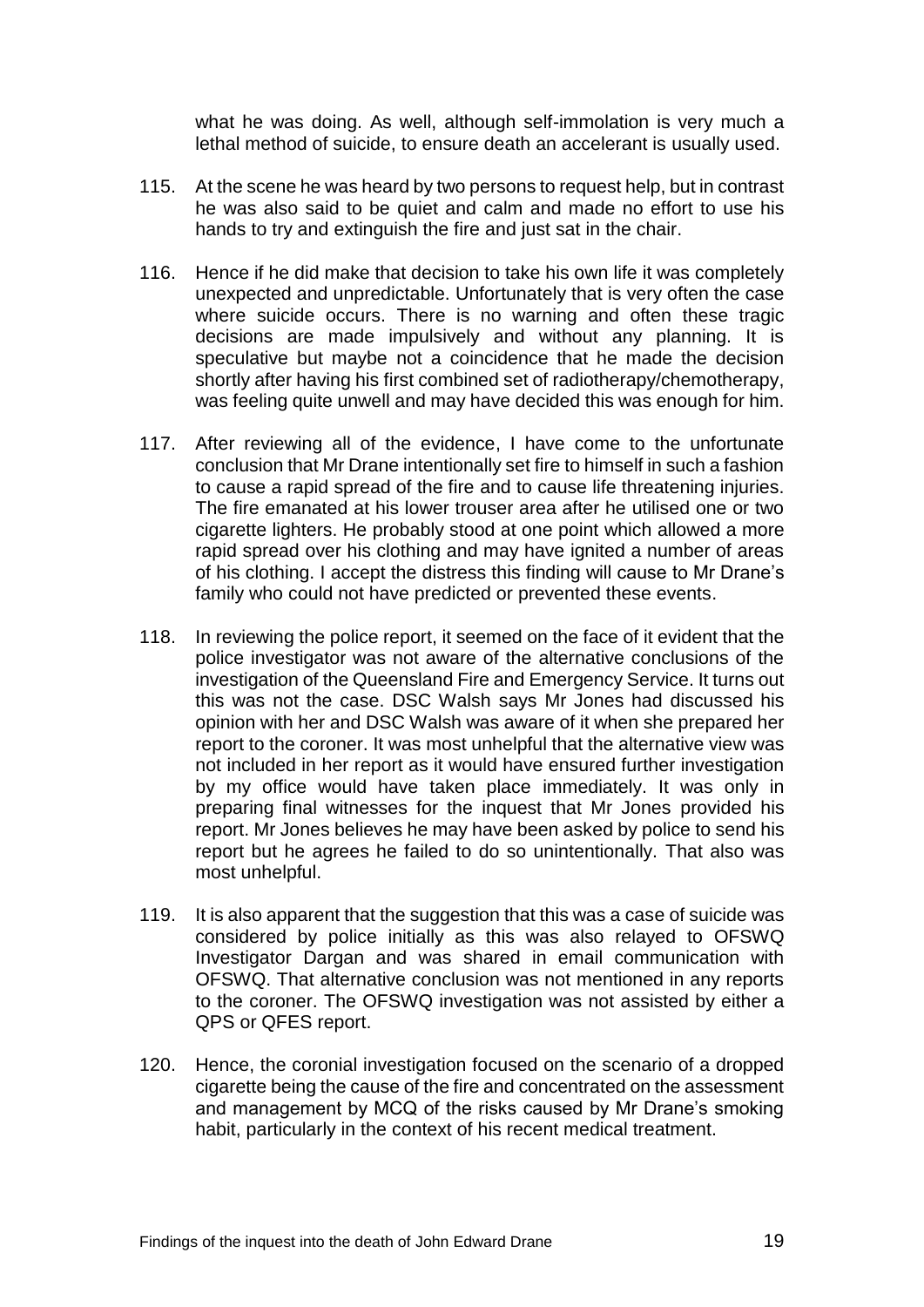- 121. As this office was in regular contact with Mr Drane's family, including providing them with updates and reports, they also presumed this was an accidental death. It would have compounded their grief to be told over two years later there was an alternative conclusion of a particularly distressing nature being suggested. This should never have occurred.
- 122. I agree with Ms Jarvis' submission that QPS, QFES and WHSQ collaboratively review their involvement in this matter and identify the most practical and efficient means for ensuring that when the various agencies are involved in investigating a death or serious injury involving a fire, that the roles and responsibilities of each agency are clearly defined and appropriately carried out to ensure relevant information is shared. I am aware QPS and OFSWQ have entered into a Memorandum of Understanding and along with other agencies investigating workplace deaths meet regularly and it is believed this has improved communication and liaison. A similar model may include QFES involvement. It is understood that in fact there may be two projects underway discussing these various issues between QFES and QPS. This includes the *Reducing Unlawful Fires (including Arson) Investment Proposal* jointly between QPS, QFES and Rural Fire Service Queensland approved in 2014 but waiting implementation. QPS have also looked at the issue in the form of a *QPS Reducing Unlawful Fires Initiative Proposal*. Given much of the work has been conducted I urge the agencies to implement and/or complete these proposals.
- 123. It is evident the MCQ facility had conducted assessments over a range of Mr Drane's capacity to undertake daily activities, including smoking.
- 124. I accept that from the time of his admission to the facility in early 2012 to around August 2013, there was little indication that smoking by Mr Drane would have been unsafe. He was then diagnosed with bladder cancer. His treatment was to include a combination of chemotherapy and radiotherapy. The facility was appropriately informed and updated about the treatment being provided to him.
- 125. MCQ staff had noted that Mr Drane needed to be further assessed as such treatment is well known to be debilitating and more so to an elderly person.
- 126. It may have been optimal to have re-assessed after his recent diagnosis and surgical procedures. What a re-assessment of his smoking and other capacities would have found is unclear. It is clear an appropriate decision had been made to review him after chemotherapy had commenced. It is evident that the events that occurred took place very soon after his return from hospital giving no practical opportunity for that assessment and review.
- 127. MCQ have since changed their policies to require re-assessments each six months or as the resident's condition changes, for current residents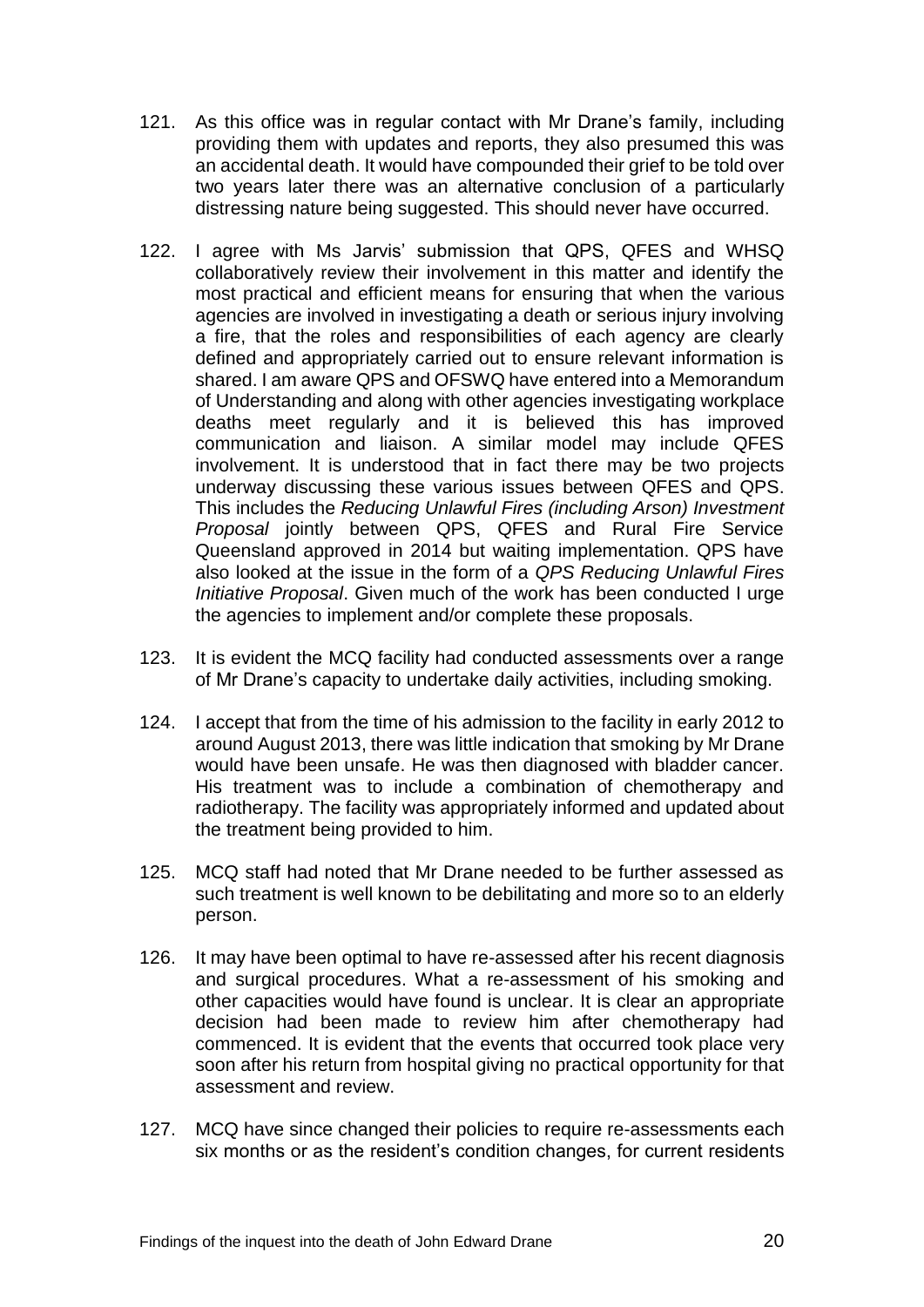who smoke. No new residents will be permitted to smoke within the grounds or buildings.

128. I find that the care provided by MCQ was appropriate and the improvements conducted by MCQ are also beneficial, particularly if the finding had been one of accidental dropping of a cigarette. The fact that Mr Drane would take his own life could not have been predicted by MSQ but raised the issue of the benefit of risk assessments specifically looking at such an event.

#### <span id="page-22-0"></span>**Mental Health and Suicide Risk Assessment**

- 129. Dr Bigby, Mr Drane's oncologist, agreed depression and anxiety is a major issue with patients and such conditions would not be unusual for a person receiving oncology treatment. Dr Bigby stated that his Oncology Department had limited access to resources to address those real psychosocial problems. He had no welfare worker, one overworked social worker and a shared psychologist. These limited resources have been raised by him as an issue for some time. He is optimistic later this year he will have a full time welfare officer, and more social work and psychologist support.
- 130. Recent media reports indicated concern that suicide rates have increased significantly in Australia in recent years. Certainly in Queensland that is the experience of the Coroners Court. In my own experience it is of real concern there appears to be increasing numbers of elderly people who are taking their own lives in the context of deteriorating physical conditions, almost always on their own, without warning and often violently. Not all are suffering from clinical depression, or if they are, this is undiagnosed.
- 131. A week prior to the inquest, I was made aware by the Queensland based Australian Institute for Suicide Research and Prevention of a selected research paper considering physical diseases as predictors of suicide in older adults.<sup>3</sup>
- 132. I requested the assistance of the Office of the State Coroner Domestic and Family Violence Death Review Unit (DFVDRU) who have considerable multidisciplinary experience over a wide range of areas of social issues including not only domestic violence, but child protection and mental health/suicide prevention. A brief literature review was conducted.
- 133. In summary, I am advised that research indicates that depression and severe physical health conditions may increase risk of suicide amongst older persons, with some indication of an elevated risk immediately after diagnosis. Suicidal behaviour amongst older persons is often undertaken

l

<sup>3</sup> Erlangsen, A., Stenager, E. & Conwell, Y (2015) Physical diseases as predictors of suicide in older adults: a nationwide, register based cohort study, Social Psychiatry and Psychiatric Epidemiology, 50: 1427-1439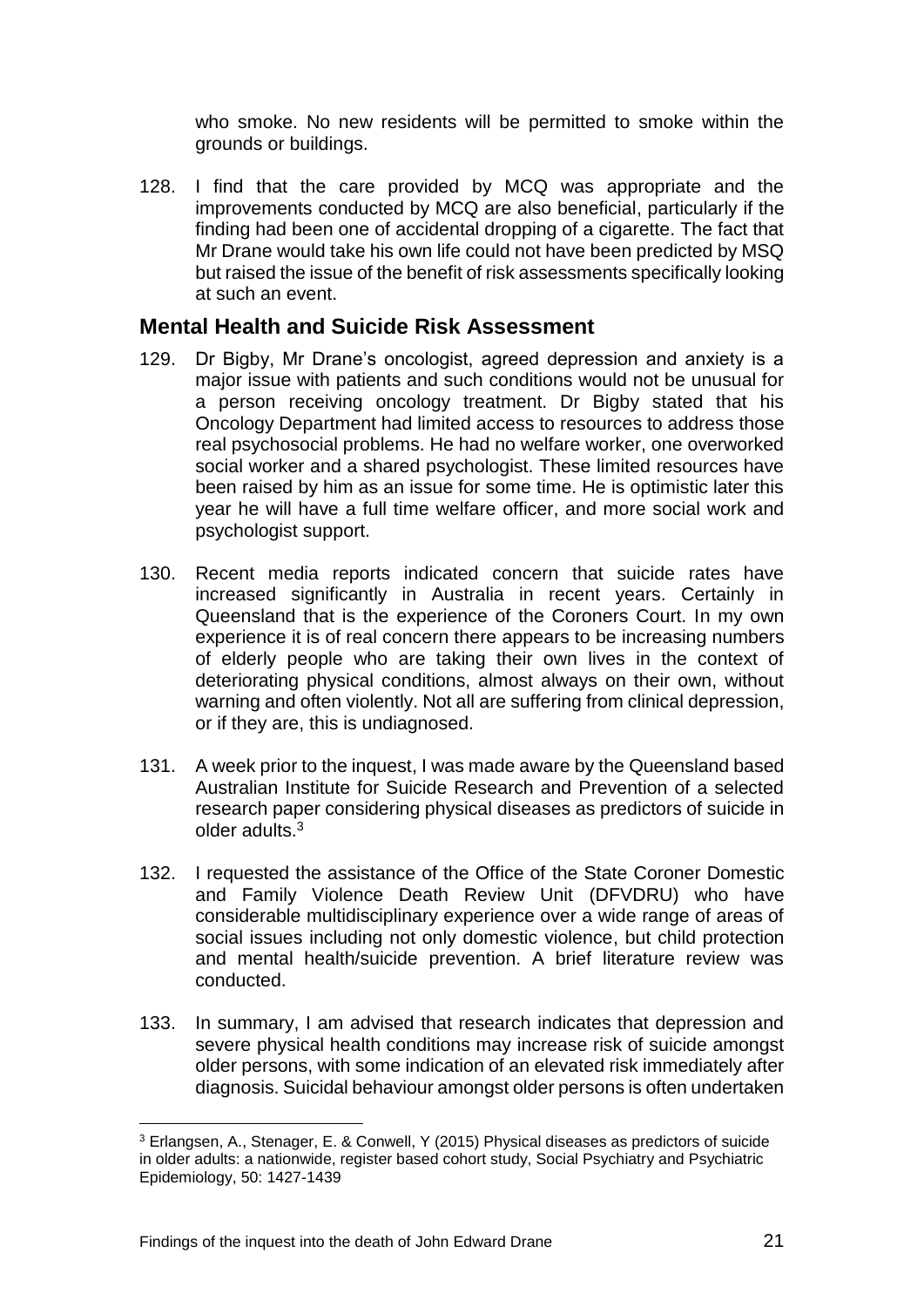with greater intent, and greater lethality than amongst younger cohorts. Elderly persons are less likely to discuss their plans prior to death and are more likely to choose more lethal methods.

- 134. The research suggests depression amongst this cohort is underdiagnosed, and therefore under-treated. There is a strong relationship between depression (or the presence of depressive symptoms) and suicide in older persons.
- 135. This cohort is in regular contact with health providers because of treatment of their medical condition (and therefore a captive audience in terms of screening and assessment) and therefore it is an ideal point of intervention for suicide prevention strategies.
- 136. Similarly, aged care facilities should also be cognizant of suicide risk amongst residents, as well as their physical health, particularly in periods of known elevated risk (immediately after diagnosis) or where there may be an absence of protective factors, noting that staff have an important role to play in the emotional and social well-being of residents.
- 137. Training may be of benefit for staff in aged care facilities to assist in the detection of suicidal ideation or other mental health concerns.
- 138. A copy of the literature review conducted by the DFVDRU is attached to this decision, for which I thank them.

### <span id="page-23-0"></span>**Findings required by s. 45**

<span id="page-23-1"></span>**Identity of the deceased** – John Edward Drane

- <span id="page-23-2"></span>**How he died** – **John Drane took his own life when he set his** clothing alight in such a manner to ensure a rapid spread of fire across his clothing. This was probably in the context of a deterioration in his physical wellbeing due to treatment for bladder cancer. His actions could not have been predicted by members of his family or staff at his nursing home.
- <span id="page-23-3"></span>**Place of death** – Royal Brisbane Hospital, Herston
- <span id="page-23-4"></span>**Date of death–** 9 January 2014

<span id="page-23-5"></span>**Cause of death – 1(a) Burns** 

2 Coronary atherosclerosis; emphysema; smoking; urothelial carcinoma of bladder

### <span id="page-23-6"></span>**Comments and recommendations**

In light of the research referred to in relation to physical diseases as predictors of suicide in older adults, and the evidence of Dr Bigby that this is a real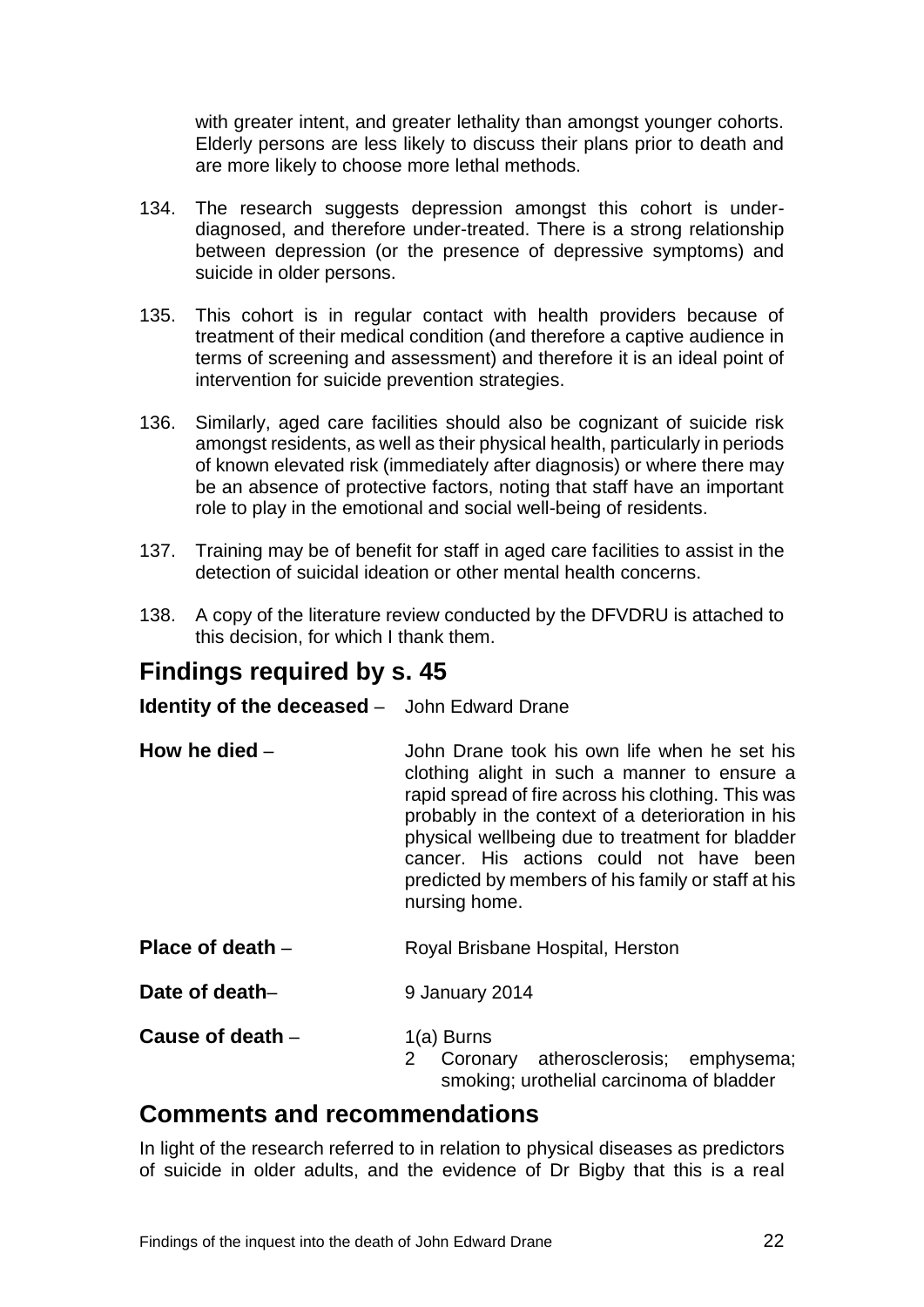psychosocial issue which needs resources to address the issue, I recommend that the Queensland Department of Health, in partnership with the aged care sector and the general practitioner sector, implement routine screening and assessment for elderly persons diagnosed with and/or undergoing treatment for significant physical conditions, together with screening for depression (given the correlation between the two).

I further recommend that the Queensland Police Service, Queensland Fire and Emergency Service and Workplace Health and Safety Queensland collaboratively review their involvement in this matter and identify the most practical and efficient means for ensuring that, in future, when the agencies are concurrently investigating a death or serious injury involving a fire, that the roles and responsibilities of each agency to inform each other's recommendations and to properly advise and put all relevant evidence before the investigating coroner, are clearly defined and appropriately carried out. This may include entering into a Memorandum of Understanding and/or implementing current initiatives being the *Reducing Unlawful Fires (Including Arson) Investment Proposal* and *QPS Reducing Unlawful Fires Initiative Proposal.*

I close the inquest.

John Lock Deputy State Coroner Brisbane 15 June 2016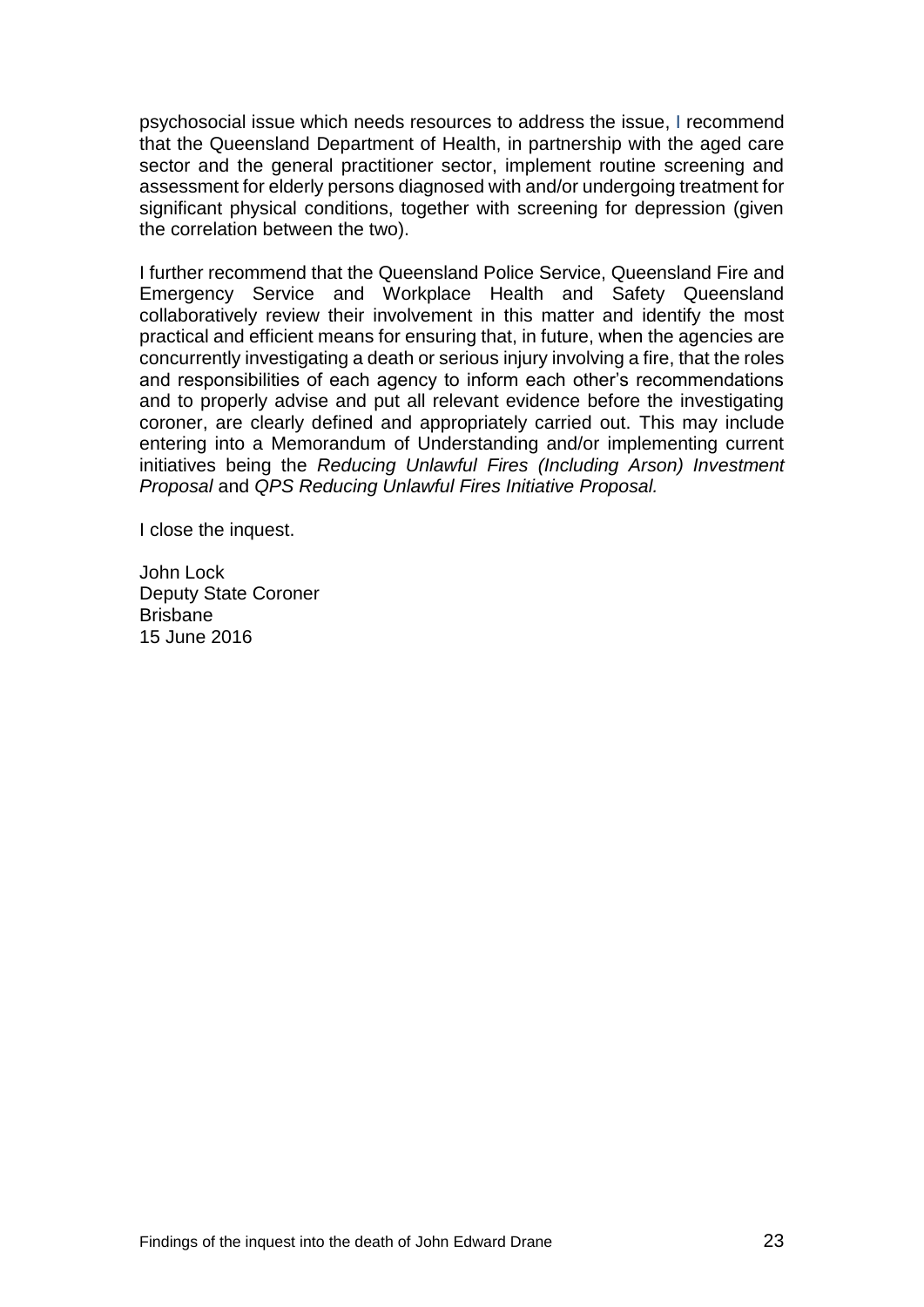### <span id="page-25-0"></span>**Suicide Risk and Prevention in Elderly Persons with Cooccurring Physical Health Conditions**

- In addition to psychiatric disorders, the presence of physical disease has been linked to increased risk of suicide in older adults, however this relationship is not directly causative and the elevated risk may be because of pain or feelings of perceived burdensomeness, situational factors such as impairments to daily living or temporal factors such as recent hospital contact or hospitalisation or distress with respect to a recent diagnosis<sup>4</sup>.
- It is also suggested that certain physical health conditions, such as strokes, diabetes, heart disease and chronic obstructive pulmonary disorders have been linked to a higher rate of depression after diagnosis, the presence of which can be underdiagnosed, and therefore not treated in older adults<sup>5</sup>.
- The under diagnosis of depression also makes it difficult to clearly establish the inter-relationship between physical health, co-morbid mental health conditions and suicide risk through research.
- There is a strong correlation with affective disorders for suicide risk in later life, with an indication that whilst physical illness and functional impairment may increase risk, this relationship is mediated by depressive symptoms<sup>6</sup>.
- Further, whilst common illnesses (inclusive of both psychiatric and physical illnesses) are independently associated with an increased risk of suicide in the elderly, the risk appears to be cumulative and exacerbated among patients with multiple illnesses<sup>7</sup>
- The trauma associated with a diagnosis of cancer may itself trigger immediate health consequences independent of the effects of the disease or the treatment; with estimates of the relative risk of suicide post-diagnosis being 12.6% during the first week and 3.1% during the first year for one study<sup>89</sup>. This relationship was most notable in those patients with a poor prognosis, irrespective of pre-existing, diagnosed psychiatric conditions.

l <sup>4</sup> Erlangsen, A., Stenager, E. & Conwell, y> (2015) Physical diseases as predictors of suicide in older adults: a nationwide, register-based cohort study, *Social Psychiatry and Psychiatric Epidemiology, 50*: 1427-1439.

<sup>5</sup> Lebowitz, B.D> Pearson, J.L., Scneider, L.S. et al (1997) Diagnosis and treatment of depression in late life JAMA 278:1186-1190.

<sup>6</sup> Conwell, Y., Duberstein, P.R. & Caine, E.D. (2002) Risk factors for suicide in later life, *Society of Biological Psychiatry,*

<sup>7</sup> David, N., Juurlink, M.D., Hermann, N. (2004) Medical illness and the Risk of Suicide in the Elderly, *Internal Medicine 2004; 164* (11) 1179-1184

<sup>8</sup> Fang F., Fall, K., Mittleman, M.A. et.al. (2012) Suicide and Cardiovascular Death after a Cancer Diagnosis, *The New England Journal of Mediicine*

<sup>9</sup> Also see<http://www.reuters.com/article/us-cancer-prostate-idUSTRE61162M20100202>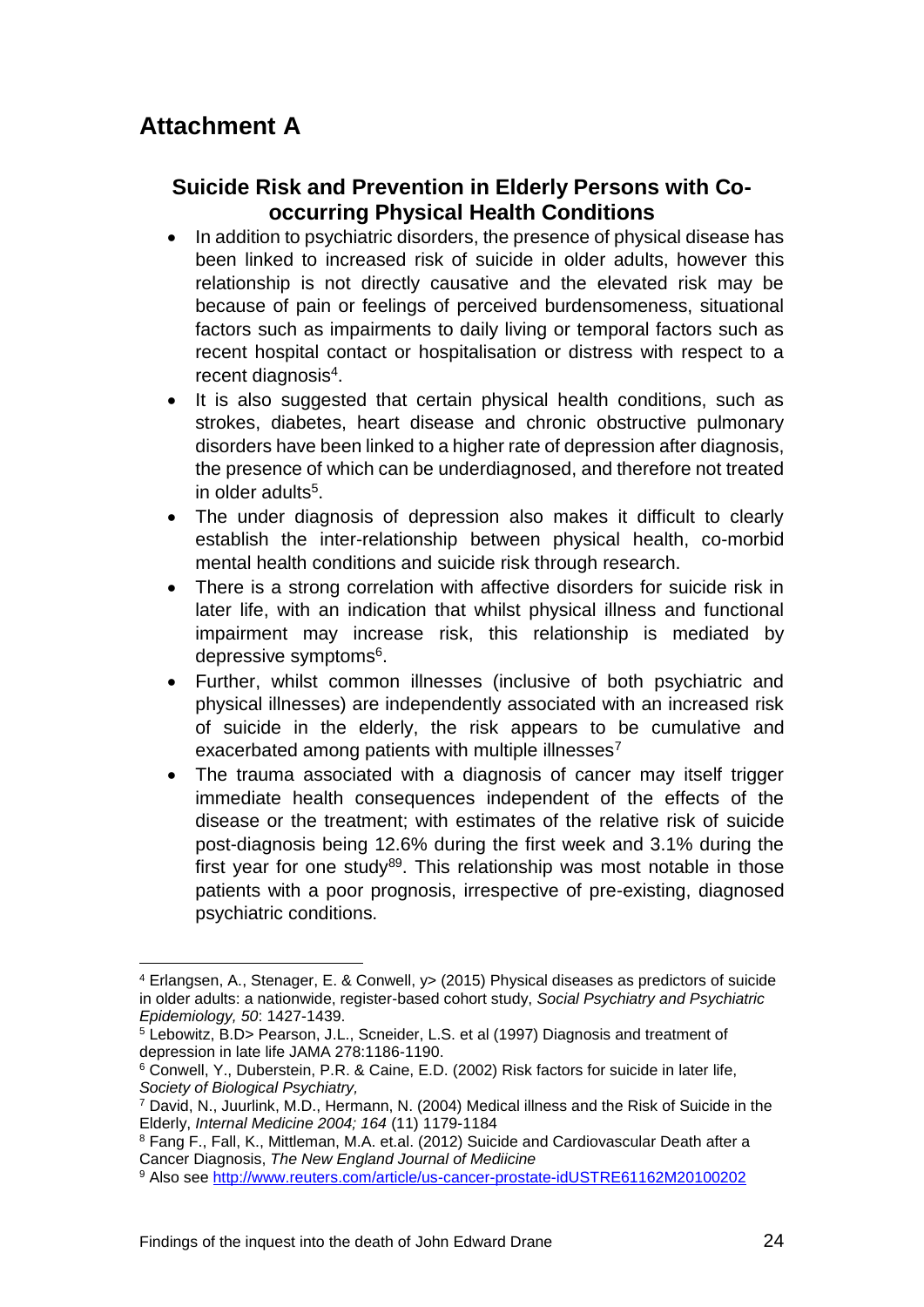#### *Suicide in nursing homes and long-term care facilities*

- Whilst there has been some research which suggests that suicide risk is lower in long term care settings like nursing homes, due in part to levels of staff supervision, other research indicates that rates are similar to that amongst older persons in the community<sup>10</sup>.
- Given the high prevalence of natural-causes deaths and functional decline amongst residents within nursing homes and long-term care settings, this can be a source of anxiety for other residents<sup>11</sup>. Although it is not uncommon for residents to discuss death, including suicide, staff may be reluctant to engage in these discussions<sup>12</sup>, which may preclude open discussions about suicidal ideation or intent.
- Another American study also identified that despite long term care being seen as a protective factor for suicide, because of the high levels of staff surveillance, reduced access to lethal means and opportunities for intervention by health care providers, factors such as low social support and depression may increase risk $13$ . There is however strong evidence to highlight the positive role that staff play in the promotion of psychosocial well-being amongst residents<sup>14</sup>.

#### *Suicidal behaviour in the elderly*

l

- Notably suicidal behaviour amongst older persons is often undertaken with greater intent, and greater lethality than amongst younger cohorts<sup>15</sup>. Elderly persons are less likely to discuss their plans prior to the death and are more likely to choose more lethal methods<sup>16</sup>, which means they are less likely to survive a suicide attempt<sup>17</sup>. Their deaths by non-violent causes also may be mistakenly attributed to an illness<sup>18</sup> as opposed to an act of intentional self-harm.
- Whilst suicide rates are disproportionally high in the elderly, and they are more closely associated with significant mental illness or physical health concerns, they are correspondingly less likely to be recognised, or effectively treated, in those elderly persons who come into contact with services; indicating a need for health practitioners (i.e. GP's and

<sup>10</sup> Mezuk, B., Lohman, M. Leslie, M. & Powell, V. (2015) Suicide Risk in Nursing Homes and Assisted Living Facilities 2003-2011, *American Journal of Public Health 105(7) 1495-1502* <sup>11</sup> Ibid

<sup>12</sup> Davis-Berman, J (2011) Conversations about death: talking to residents in independent, assisted and long-term care settings, *Journal of Applied Gerontology, 30*(3) 353-369. <sup>13</sup> Mezuk, B., Prescott, M.R., Trdiff, K., Vlhov, D. & Galea, S. (2008) Suicide in older adults in

long-term care: 1990 to 2005. *Journal of the American Geriatrics Society, 56*(11), 2107-2111. <sup>14</sup> Nakrem, S., Vinsnes, A.G., & Seim A., (2011) Residents experiences of interpersonal factors in nursing home residents, *Journal of Ageing Studies, 48*(11) 1357-1366

<sup>15</sup> Cattel, H (2000) Suicide in the elderly, *Advances in Psychiatric Treatment, 6(*2), 102-108 <http://apt.rcpsych.org/content/6/2/102>

<sup>16</sup> Carney, S.S. Burke, C.L. & Fowler, R.C. (1994) Suicide over 60: the San Diego study, Journal of American Gerontology sSoc. 142, 174-180

<sup>17</sup> Caine, E.D. & Conwell, Y. (1995) Suicide in the elderly: bias, infirmity and suicide *Crisis 16*, 147-148

<sup>18</sup> David, N., Juurlink, M.D., Hermann, N. (2004) Medical illness and the Risk of Suicide in the Elderly, *Internal Medicine 2004; 164* (11) 1179-1184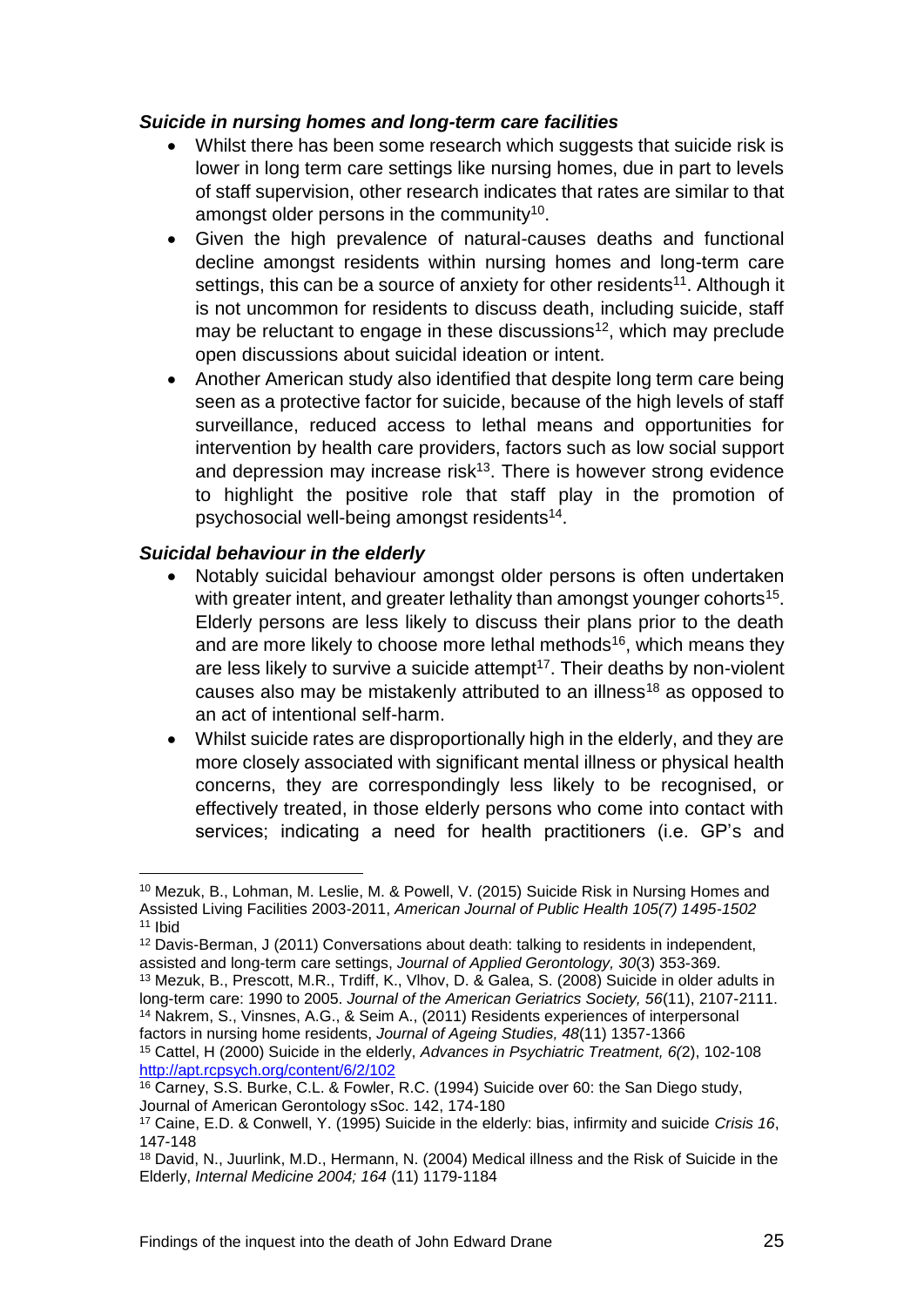specialist care providers) to be educated regarding suicide risk in this population<sup>19</sup>.

#### **Opportunities for Prevention**

 Understandably a diagnosis of a severe physical disease can be considered a stressful life event and greater recognition by health practitioners with respect to not only the medical care of the physical well-being of the patient, but consideration of the patients psycho-social support mechanisms may be beneficial in alleviating the impact of this distress, (including the associated suicide risk).

#### *Interventions in health care settings*

- Recommendations have been made to consider suicide risk assessment after diagnosis of severe diseases in older adults by health practitioners including in specialist medical care settings $20$ . This is particularly salient as the earlier the intervention, the better the outcome with respect to addressing suicide risk for at risk geriatric patients<sup>21</sup>.
- Gatekeeper training, and routine surveillance and monitoring for both depression and suicidal ideation, may be effective in these settings as there is regular contact with health care staff, particularly during the acute phase after diagnosis, as well as through treatment and during rehabilitation.
- It is also the case that older persons with physical health conditions are likely to require, and receive, ongoing medical treatment for their physical health concerns and as such this represents a sustained opportunity for early intervention for those at risk, prior to a situation escalating to a crisis point.

#### *Assessment of suicide risk in nursing home and long term care settings*

- Because older persons are less likely to disclose suicidal intent, and are less likely to be diagnosed with a mental health related concern (where one may be present) routine screening and assessment may be beneficial in a range of other settings, including nursing homes.
- Such screening should include the use of standardised assessment tools (i.e. the Geriatric Depression Scale or the Cornell Scale for Depression in Dementia) upon admission to nursing care settings $22$ . This is salient given that a study of nursing home suicides found the presence of diagnosable mental disorders prior to the deaths, which indicates that

l <sup>19</sup> Cattel, H. (2000) Suicide in the Elderly, Advances in Psychiatric Treatment, 6(2) 102-108 <sup>20</sup> Erlangsen, A., Stenager, E. & Conwell, y> (2015) Physical diseases as predictors of suicide in older adults: a nationwide, register-based cohort study, *Social Psychiatry and Psychiatric Epidemiology, 50*: 1427-1439.

<sup>&</sup>lt;sup>21</sup> Ryan, C.W., Hall, M.D., Richard, C.W., et all (2003) Identifying Geriatric Patients at Risk for Suicide and Depression, *Clinical Geriatrics, 11*(10).

<sup>22</sup> Reiss, N.S. & Tishler, C.L. (2008) Suicidality in Nursing Home Residents: Part 1.

Prevalence, risk factors, methods, assessment and management, *Professional Psychology: Research and Practice 39*(3), 264-270.